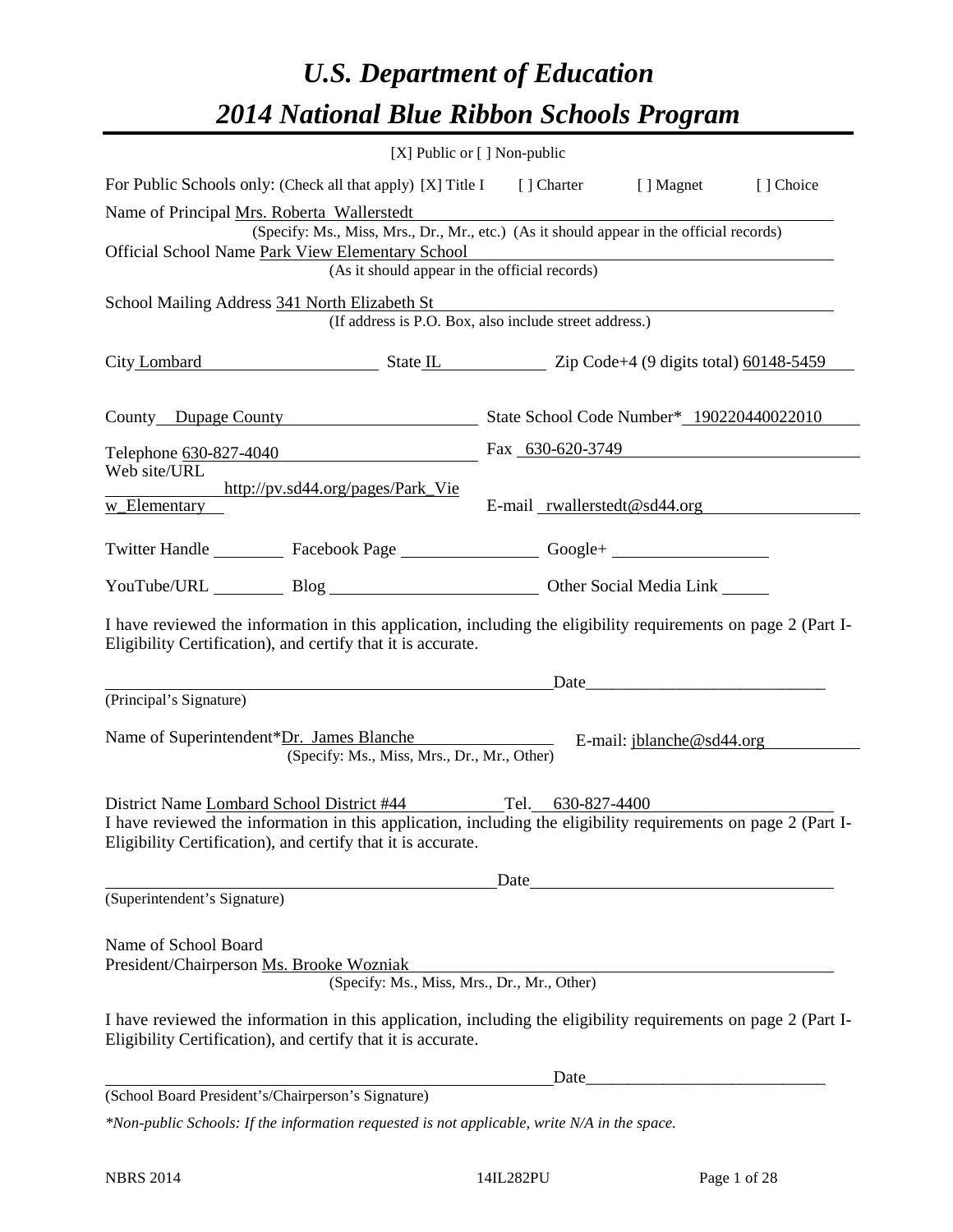# **Include this page in the school's application as page 2.**

The signatures on the first page of this application (cover page) certify that each of the statements below concerning the school's eligibility and compliance with U.S. Department of Education, Office for Civil Rights (OCR) requirements is true and correct.

- 1. The school configuration includes one or more of grades K-12. (Schools on the same campus with one principal, even a K-12 school, must apply as an entire school.)
- 2. The school has made its Annual Measurable Objectives (AMOs) or Adequate Yearly Progress (AYP) each year for the past two years and has not been identified by the state as "persistently dangerous" within the last two years.
- 3. To meet final eligibility, a public school must meet the state's AMOs or AYP requirements in the 2013-2014 school year and be certified by the state representative. Any status appeals must be resolved at least two weeks before the awards ceremony for the school to receive the award.
- 4. If the school includes grades 7 or higher, the school must have foreign language as a part of its curriculum.
- 5. The school has been in existence for five full years, that is, from at least September 2008 and each tested grade must have been part of the school for the past three years.
- 6. The nominated school has not received the National Blue Ribbon Schools award in the past five years: 2009, 2010, 2011, 2012, or 2013.
- 7. The nominated school has no history of testing irregularities, nor have charges of irregularities been brought against the school at the time of nomination. The U.S. Department of Education reserves the right to disqualify a school's application and/or rescind a school's award if irregularities are later discovered and proven by the state.
- 8. The nominated school or district is not refusing Office of Civil Rights (OCR) access to information necessary to investigate a civil rights complaint or to conduct a district-wide compliance review.
- 9. The OCR has not issued a violation letter of findings to the school district concluding that the nominated school or the district as a whole has violated one or more of the civil rights statutes. A violation letter of findings will not be considered outstanding if OCR has accepted a corrective action plan from the district to remedy the violation.
- 10. The U.S. Department of Justice does not have a pending suit alleging that the nominated school or the school district as a whole has violated one or more of the civil rights statutes or the Constitution's equal protection clause.
- 11. There are no findings of violations of the Individuals with Disabilities Education Act in a U.S. Department of Education monitoring report that apply to the school or school district in question; or if there are such findings, the state or district has corrected, or agreed to correct, the findings.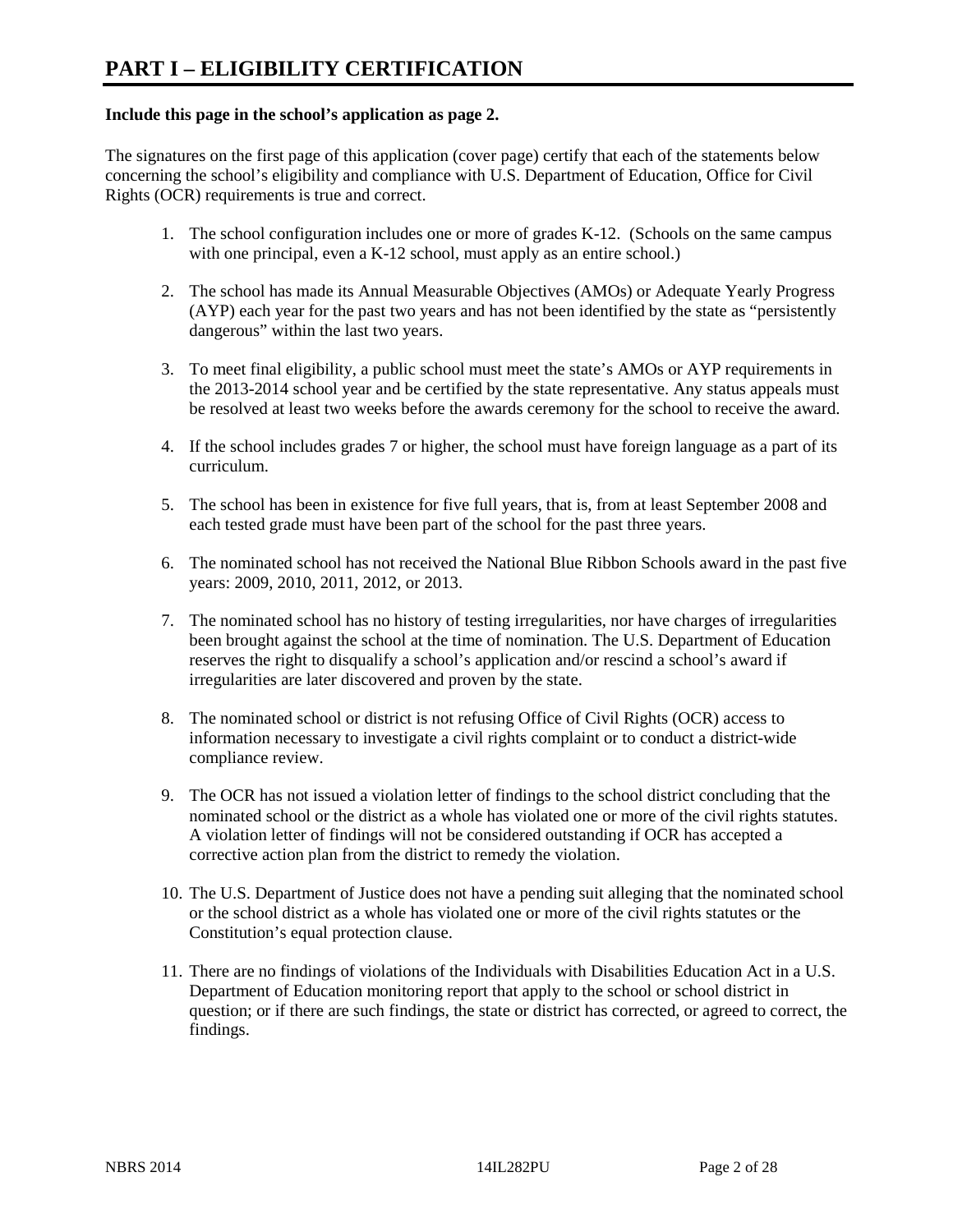# **PART II - DEMOGRAPHIC DATA**

#### **All data are the most recent year available.**

**DISTRICT** (Question 1 is not applicable to non-public schools)

| -1. | Number of schools in the district<br>(per district designation): | $6$ Elementary schools (includes K-8)<br>1 Middle/Junior high schools<br>0 High schools |
|-----|------------------------------------------------------------------|-----------------------------------------------------------------------------------------|
|     |                                                                  |                                                                                         |
|     |                                                                  | $0 K-12$ schools                                                                        |

7 TOTAL

**SCHOOL** (To be completed by all schools)

- 2. Category that best describes the area where the school is located:
	- [] Urban or large central city
	- [ ] Suburban with characteristics typical of an urban area
	- [X] Suburban
	- [ ] Small city or town in a rural area
	- [ ] Rural
- 3. 6 Number of years the principal has been in her/his position at this school.
- 4. Number of students as of October 1 enrolled at each grade level or its equivalent in applying school:

| Grade                           | # of         | # of Females | <b>Grade Total</b> |
|---------------------------------|--------------|--------------|--------------------|
|                                 | <b>Males</b> |              |                    |
| <b>PreK</b>                     | 10           | 6            | 16                 |
| K                               | 22           | 13           | 35                 |
| $\mathbf{1}$                    | 22           | 22           | 44                 |
| $\overline{2}$                  | 26           | 18           | 44                 |
| 3                               | 30           | 30           | 60                 |
| 4                               | 25           | 21           | 46                 |
| 5                               | 27           | 13           | 40                 |
| 6                               | 0            | 0            | 0                  |
| 7                               | 0            | 0            | 0                  |
| 8                               | 0            | 0            | 0                  |
| 9                               | 0            | 0            | 0                  |
| 10                              | 0            | 0            | 0                  |
| 11                              | 0            | 0            | 0                  |
| 12                              | 0            | 0            | 0                  |
| <b>Total</b><br><b>Students</b> | 162          | 123          | 285                |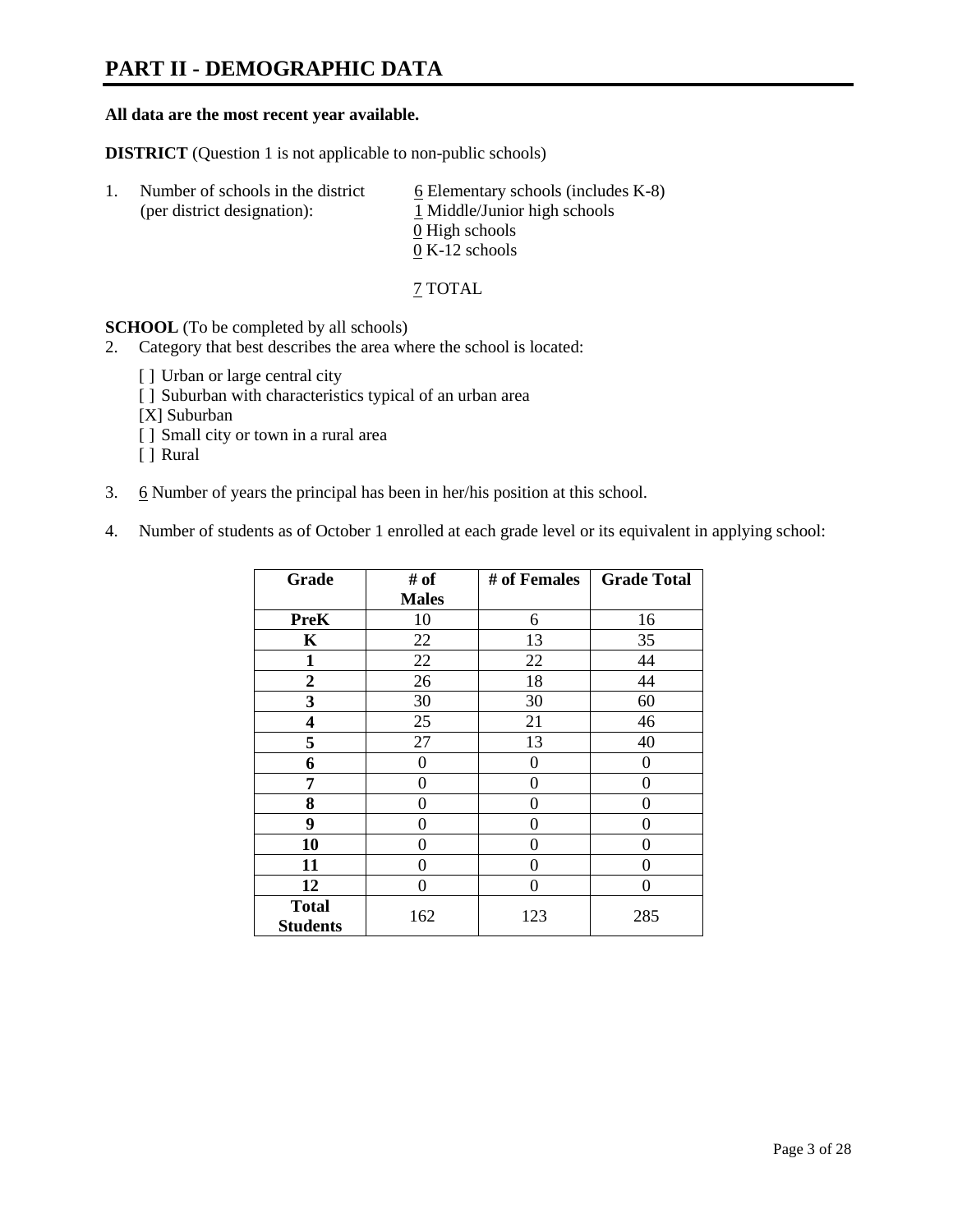the school:  $7\%$  Asian

5. Racial/ethnic composition of  $\qquad \qquad \underline{0}$  % American Indian or Alaska Native 8 % Black or African American 14 % Hispanic or Latino 0 % Native Hawaiian or Other Pacific Islander 67 % White 4 % Two or more races **100 % Total** 

(Only these seven standard categories should be used to report the racial/ethnic composition of your school. The Final Guidance on Maintaining, Collecting, and Reporting Racial and Ethnic Data to the U.S. Department of Education published in the October 19, 2007 *Federal Register* provides definitions for each of the seven categories.)

6. Student turnover, or mobility rate, during the 2012 - 2013 year: 8%

This rate should be calculated using the grid below. The answer to (6) is the mobility rate.

| <b>Steps For Determining Mobility Rate</b>         | Answer |
|----------------------------------------------------|--------|
| $(1)$ Number of students who transferred to        |        |
| the school after October 1, 2012 until the         | 11     |
| end of the school year                             |        |
| (2) Number of students who transferred             |        |
| <i>from</i> the school after October 1, 2012 until | 10     |
| the end of the 2012-2013 school year               |        |
| (3) Total of all transferred students [sum of      | 21     |
| rows $(1)$ and $(2)$ ]                             |        |
| (4) Total number of students in the school as      | 272    |
| of October 1                                       |        |
| $(5)$ Total transferred students in row $(3)$      | 0.077  |
| divided by total students in row (4)               |        |
| $(6)$ Amount in row $(5)$ multiplied by 100        | 8      |

7. English Language Learners (ELL) in the school:  $6\%$ 

16 Total number ELL

Number of non-English languages represented: 17 Specify non-English languages: Albanian (Kosovo), Burmese, Cambodian (Khmer), French, German, Gujarati, Hindi, Italian, Japanese, Korean, Lithuanian, Polish, Portuguese, Romanian, Spanish, Urdu (Macedonian), Arabic,

8. Students eligible for free/reduced-priced meals: 26 %

Total number students who qualify:  $\frac{73}{ }$ 

If this method is not an accurate estimate of the percentage of students from low-income families, or the school does not participate in the free and reduced-priced school meals program, supply an accurate estimate and explain how the school calculated this estimate.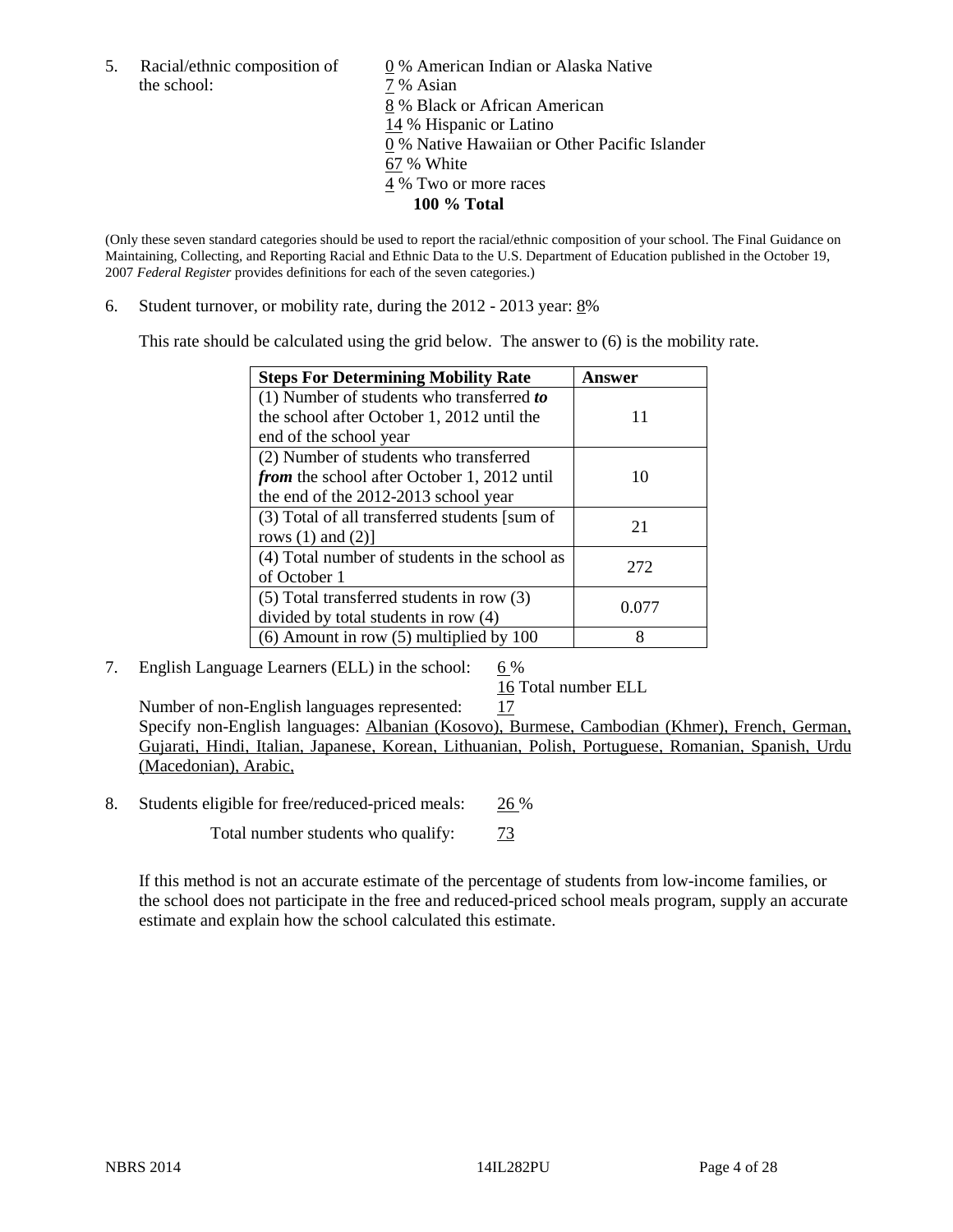43 Total number of students served

Indicate below the number of students with disabilities according to conditions designated in the Individuals with Disabilities Education Act. Do not add additional categories.

| 2 Autism                | 0 Orthopedic Impairment                 |
|-------------------------|-----------------------------------------|
| 0 Deafness              | 3 Other Health Impaired                 |
| 0 Deaf-Blindness        | 4 Specific Learning Disability          |
| 2 Emotional Disturbance | 25 Speech or Language Impairment        |
| 1 Hearing Impairment    | 0 Traumatic Brain Injury                |
| 0 Mental Retardation    | 0 Visual Impairment Including Blindness |
| 0 Multiple Disabilities | 6 Developmentally Delayed               |
|                         |                                         |

10. Use Full-Time Equivalents (FTEs), rounded to nearest whole numeral, to indicate the number of personnel in each of the categories below:

|                                       | <b>Number of Staff</b> |
|---------------------------------------|------------------------|
| Administrators                        |                        |
| Classroom teachers                    | 13                     |
| Resource teachers/specialists         |                        |
| e.g., reading, math, science, special | 8                      |
| education, enrichment, technology,    |                        |
| art, music, physical education, etc.  |                        |
| Paraprofessionals                     | 6                      |
| Student support personnel             |                        |
| e.g., guidance counselors, behavior   |                        |
| interventionists, mental/physical     |                        |
| health service providers,             | 3                      |
| psychologists, family engagement      |                        |
| liaisons, career/college attainment   |                        |
| coaches, etc.                         |                        |
|                                       |                        |

11. Average student-classroom teacher ratio, that is, the number of students in the school divided by the FTE of classroom teachers, e.g.,  $22:1$   $22:1$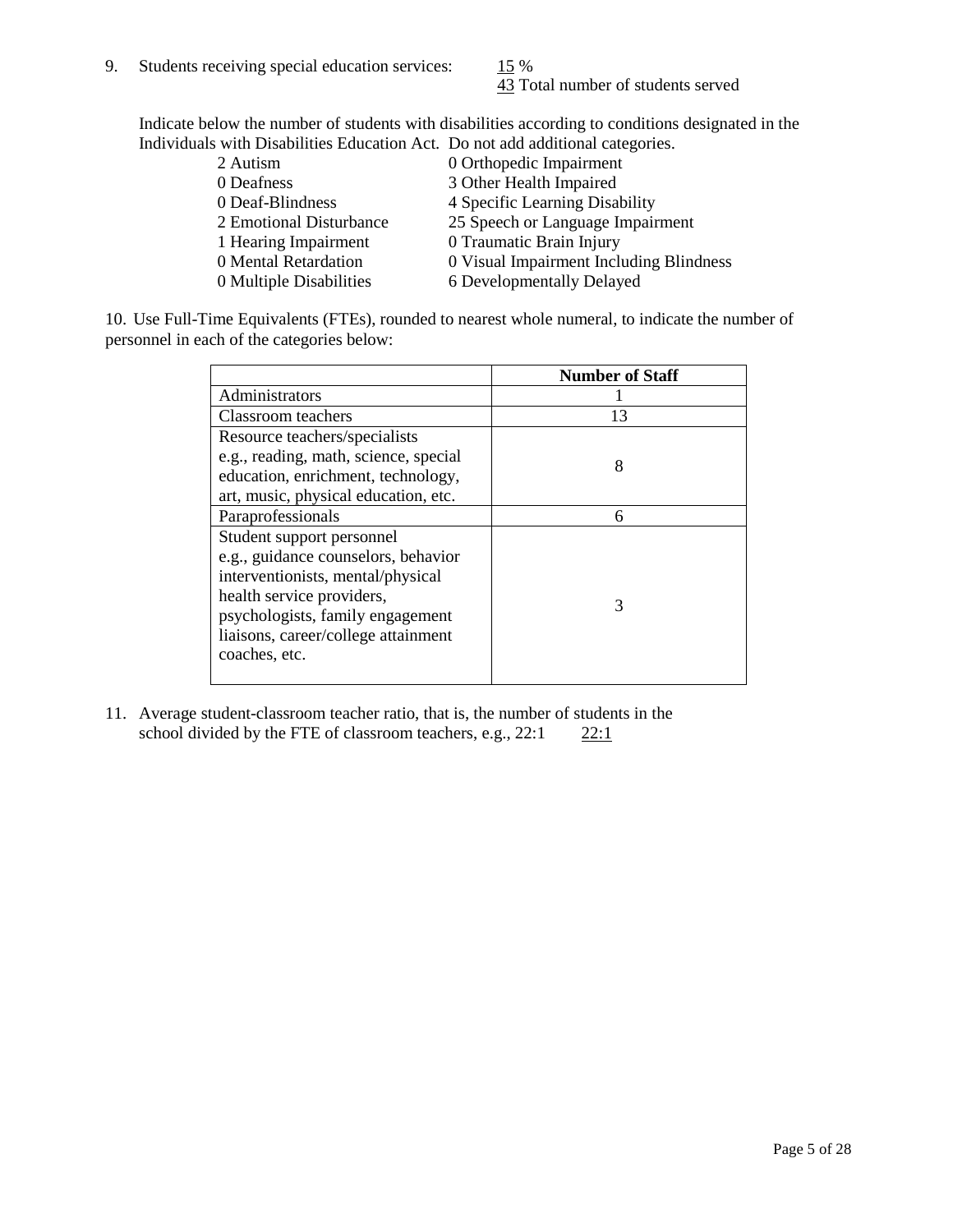12. Show daily student attendance rates. Only high schools need to supply yearly graduation rates.

| <b>Required Information</b> | 2012-2013 | 2011-2012 | 2010-2011 | 2009-2010 | 2008-2009 |
|-----------------------------|-----------|-----------|-----------|-----------|-----------|
| Daily student attendance    | 96%       | 95%       | 95%       | 95%       | 95%       |
| High school graduation rate | 9%        | 0%        | 0%        | 0%        | 0%        |

### 13. **For schools ending in grade 12 (high schools)**

Show percentages to indicate the post-secondary status of students who graduated in Spring 2013

| <b>Post-Secondary Status</b>                  |    |
|-----------------------------------------------|----|
| Graduating class size                         |    |
| Enrolled in a 4-year college or university    | 0% |
| Enrolled in a community college               | 0% |
| Enrolled in career/technical training program | 0% |
| Found employment                              | 0% |
| Joined the military or other public service   | 0% |
| <b>Other</b>                                  | 2% |

14. Indicate whether your school has previously received a National Blue Ribbon Schools award. Yes  $No \underline{X}$ 

If yes, select the year in which your school received the award.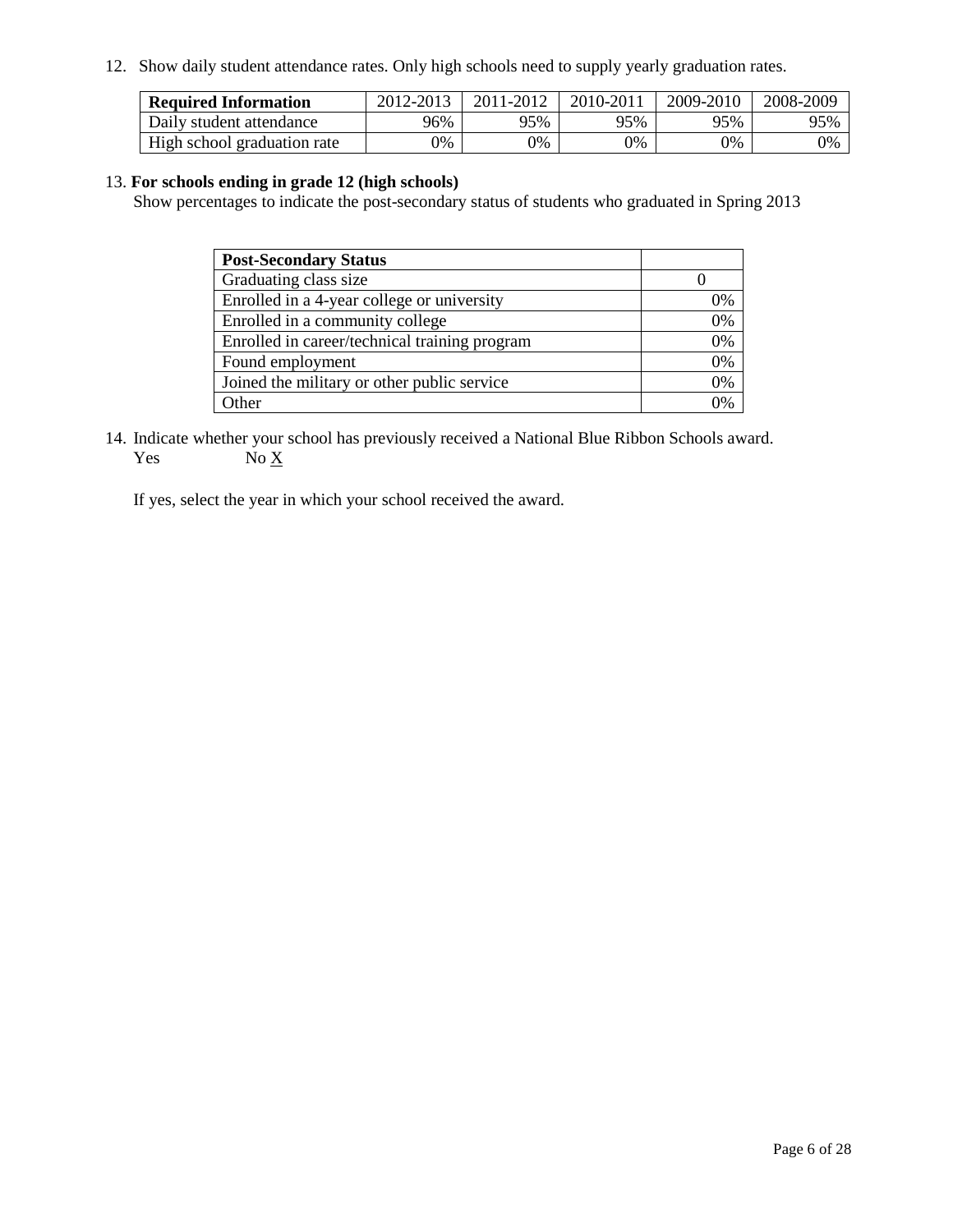# **PART III – SUMMARY**

Park View School in Lombard was built in a small, suburban town in 1955. Today, Lombard is more diverse. Park View is a Title I School. Presently 26% of our students qualify for Free & Reduced Lunch. We have 36 languages spoken by our families and our largest sub-group other than White is Hispanic/Latino. In almost 60 years of existence, I am the fourth principal and I hired the third secretary. It is truly a place people stay. What makes Park View so special? It's the cultural belief that every decision we make, and everything we do must first be good for our students. Our vision communicates this: "At Park View School all children will reach their full potential. Our vision is to produce lifelong learners by having high standards while making learning 'too powerful to resist'."

We understand learning is the goal for the present and the future. To truly achieve this, the school must be a safe place where we celebrate learning and effort. It's a place where students know they are accepted for who they are. It's a place where no one is perfect, but where we are all improving.

We also believe that children and adults are multi-dimensional. We are not only academic beings, we are social-emotional and physical beings; therefore, we must develop all these dimensions. Our mission reflects this belief: "The aim of the Park View Learning Community is to nurture optimal academic, socialemotional, and physical growth of all students".

To do this, our school improvement plan includes three targets: academic, social-emotional, and physical. Every school year, we take a look at our previous year's results from each of our targets. The growth our students demonstrated; academically, social-emotionally, and physically, drive the decisions we make for the following year. We adjust and refine our goals; and our action plans, to meet the changing needs of our students.

We believe our social-emotional (SEL) goal is the primary goal that drives the success of our academic and physical goals. If our students do not feel safe and confident being at Park View they cannot learn to their potential, or attempt new physical activities to increase their overall health. Our Target #2 SEL goal is, "to create a safe environment through the implementation of universal expectations following a Positive Behavior System (PBS), and to create a caring environment by promoting friendship and preventing alienation to be measured by the improved social standing of identified PALS students; which includes both as-risk and watch students."

We have student ambassadors greet, give tours, and spend 2 weeks being a social connection to our new students. Our New Students meet three times per year with staff members sharing their experience at Park View. They fill out a survey measuring how connected and safe they feel. Our students on the PALS list, who are most likely to become alienated by their peers according to our PALS survey taken by students and teachers, become our Club Advisors. They create and lead our clubs. Adult facilitators help club leaders and members make social connections through their common interests in the club they joined.

Our academic target includes a reading and math goal. Each goal is based on the Measures of Academic Progress (MAP) Assessment given to students each fall and spring. We examine the percentage of students who met or exceeded their growth target and challenge ourselves to increase that number each year. This year our reading goal is: 44% of our students to meet their growth target + 5 additional RIT points; and for 38% of our students, who are below grade level, to meet their growth target  $+10$  additional RIT points. In math, our goal is for 64% of our students to meet their growth target + 5 additional RIT points; and for 29% of our students, who are below grade level, to meet their growth target + 10 additional RIT points. Our goal reflects our commitment to keep our 'high' and 'on grade level' students exceeding their expected growth, and our 'below grade level' students to catch-up to grade level expectations.

Our teachers examine each student's strengths and weaknesses on various assessments with students to create personal goals. Teachers then meet at various times during the year with those same students to refine their plans for continued growth. The students play a role in their academic success.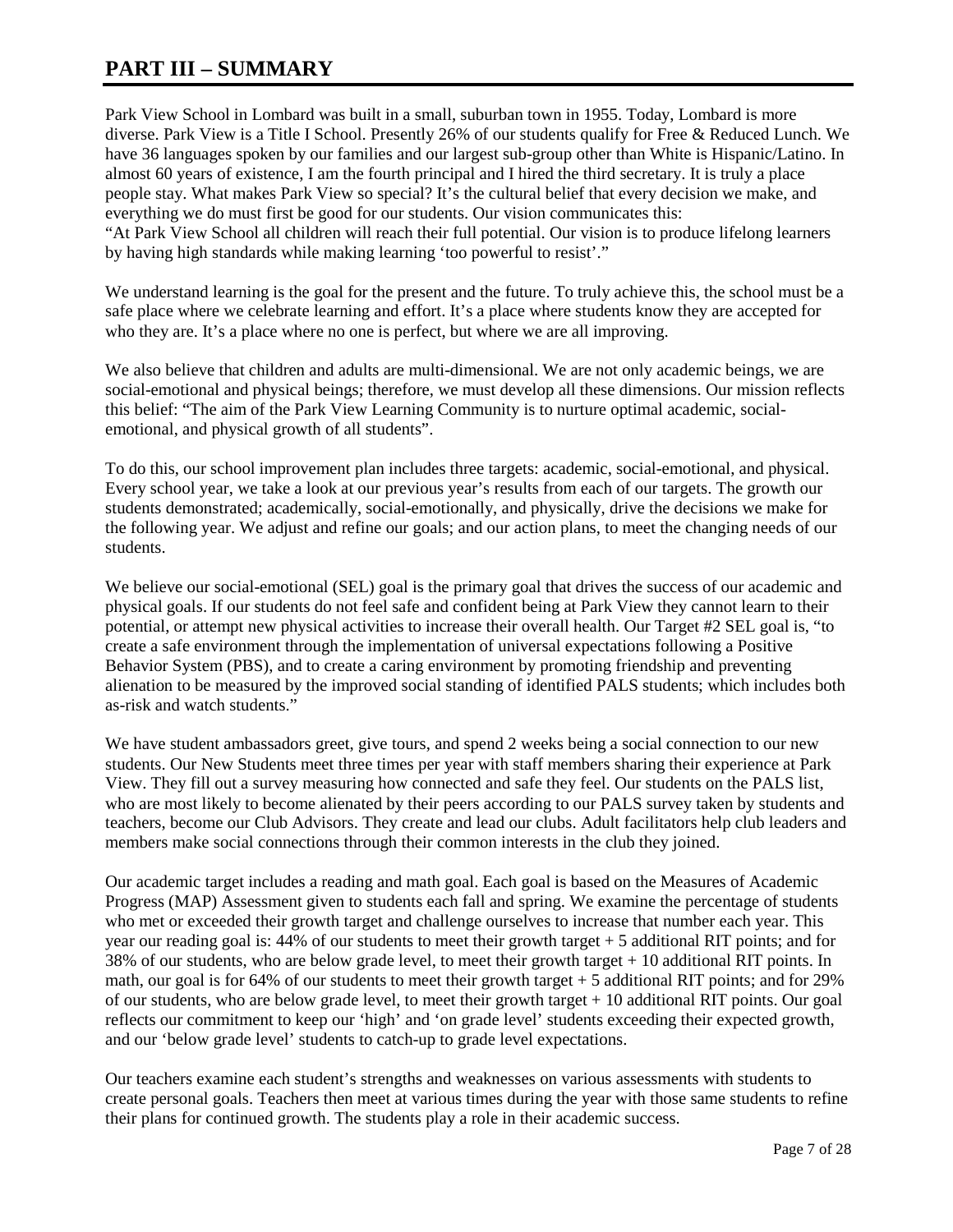Park View School has received the 'Academic Excellence' Award every year since 2009 because our Illinois State Achievement (ISAT) scores have met or exceeded the Annual Yearly Progress (AYP) Illinois has set under the No Child Left Behind (NCLB) Act.

Finally, our students participate in physical education five days per week. They create aerobic capacity and muscular strength/flexibility goals monthly that they chart and celebrate their progress.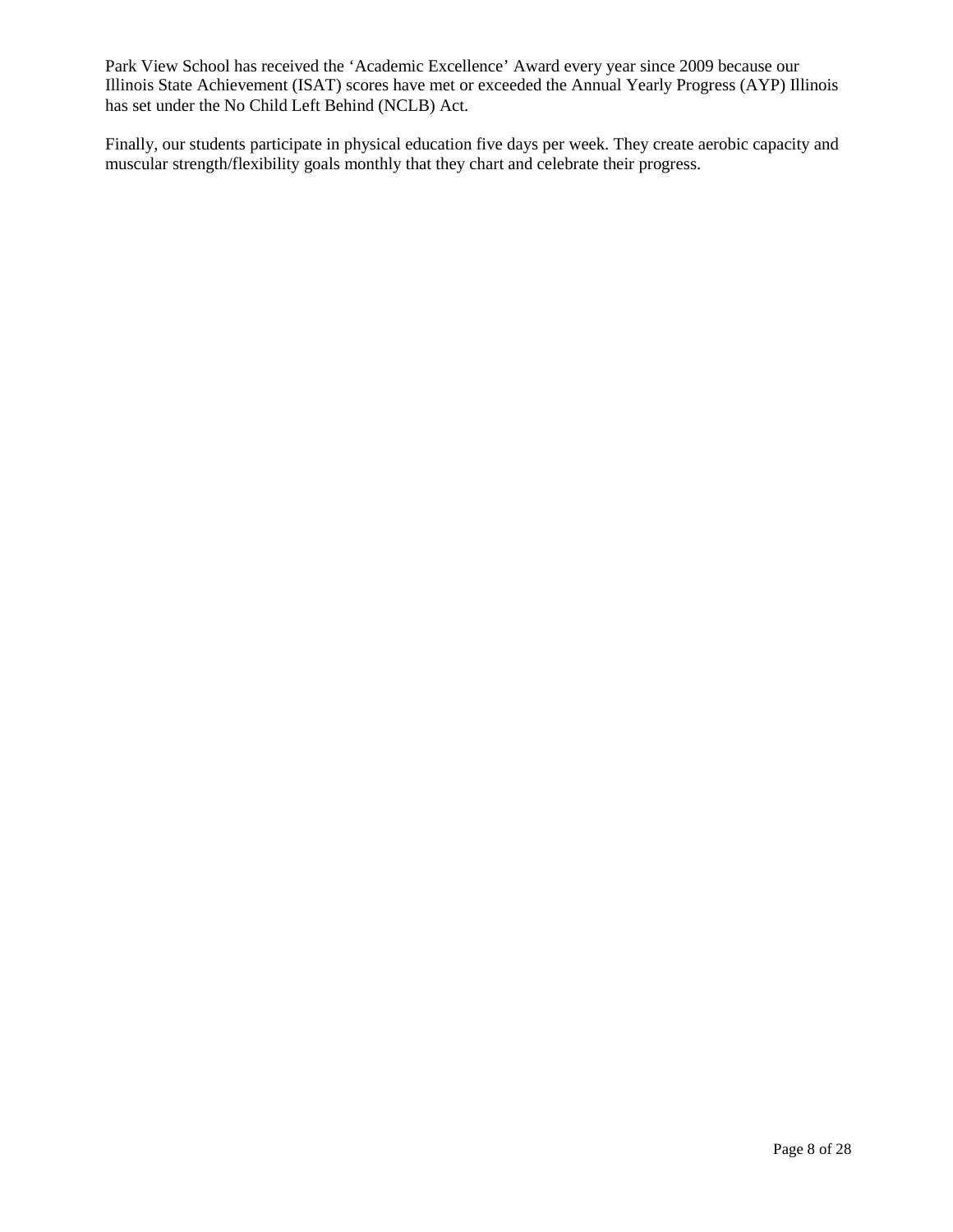# **1. Assessment Results:**

A. The Illinois State Achievement Test (ISAT) is administered every March. There are four categories state scores fall into from lowest to highest: Academic Warning, Below Standards, Meets Standards, and Exceeds Standards. In Illinois, the 2012-2013 ISAT levels of performance considered acceptable in both Reading and Mathematics are 92.5% of the school's tested population scoring at the 'Meets' and/or 'Exceeds' categories. The 'Safe Harbor' provisions apply at a 95% confidence interval. Park View's Safe Harbor target for Reading was 74.5%. The percentage of Park View students Meeting/Exceeding the standards for reading were 84.4%. We exceeded our Safe Harbor Target by 9.9%. Park View's Safe Harbor target for Math was 78.2%. The percentage of Park View students Meeting/Exceeding the standards for Math were 80.3%. We exceeded our Safe Harbor Target by 2.1%.

At Park View School, our academic school improvement target (target #1) was more rigorous then the state's target. Our goal was for 90% of our students to perform in the 'Meets' and/or 'Exceeds' categories overall in both reading and math. We understood this to be a stretch goal as the 2012-2013 ISAT's began transitioning the test items to be partially aligned to the New Common Core State Standards (CCSS). As we began digging into the Common Core, we began aligning our curriculum(s) and instructional strategies to meet the new expectations. Although we did not meet our 90% goal, our student growth exceeded the 'Safe Harbor' confidence interval; which indicated our changes were beginning to target the CCSS. We have continued on this path and are looking forward to the results of the 2014 ISATS; which will be fully aligned to the CCSS.

B. Because of the small population at Park View School, we disaggregate our Illinois State Achievement Test (ISAT) data each year down to the individual student. We examine what we need to do to improve student learning, at the individual level; so those students scoring 'Exceeds' continue yearly growth and students scoring 'Meets' exceed their growth to move into the 'Exceeds' category. We focus on our 'cusper', students who barely made the "Meets" category, to find areas of weakness. Our goal for these students is to accelerate their growth to move them farther into the 'Meets' category. For students who fall into the 'Below' and 'Academic Warning' categories, we examine their areas of weakness. Our goal for these students is yearly-accelerated growth. This means these students must double the growth of their peers that score in 'Meets'. We want students scoring 'Below' or in 'Academic Warning' to grow and reach the National Percentile Rank (NPR) of 50%.

We examine the strand scores reported in the ISAT results for each student. We compare the ISAT results to our Measures of Academic Progress (MAP) results as there is an alignment between MAP and ISAT, and both are now shifting to the CCSS. MAP gives us similar strand reports in both reading and math, and an individualized student report, DesCartes, highlighting skills and strategies within the strands that are above, at, or below grade level expectations. Teachers review these MAP reports with each student and together they create learning goals for the year. These goals are revisited at the beginning of each trimester for students to see their progress and to continue refining their plan for continued growth. We believe by focusing on each student individually, our scores have consistently remained high through out the years.

Overall, the most significant drop across all our data is the scores for the 2012-2013 school year. The 2013 ISAT began to shift testing items to the New Common Core State Standards (CCSS). As a school, we began studying to gain an understanding of the CCSS, and examine our existing curriculums. For the past year, we have focused on aligning our curriculum(s) to the CCSS in Reading and Mathematics. We are shifting concepts to grade levels responsible for those new standards and are developing lessons to match the rigor of the deeper, more complex thinking the standards address. This continues to be a work in progress and we are anticipating the 2013-2014 results will be helpful in our curricular and instructional plans for the future.

Our Hispanic/Latino and Special Education Sub-groups are a focus for us. We are developing core (classroom) instructional strategies such as teaching the Sheltered Instruction Observation Protocol (SIOP) model for improved language acquisition. We are working with our Resource teacher finding curricular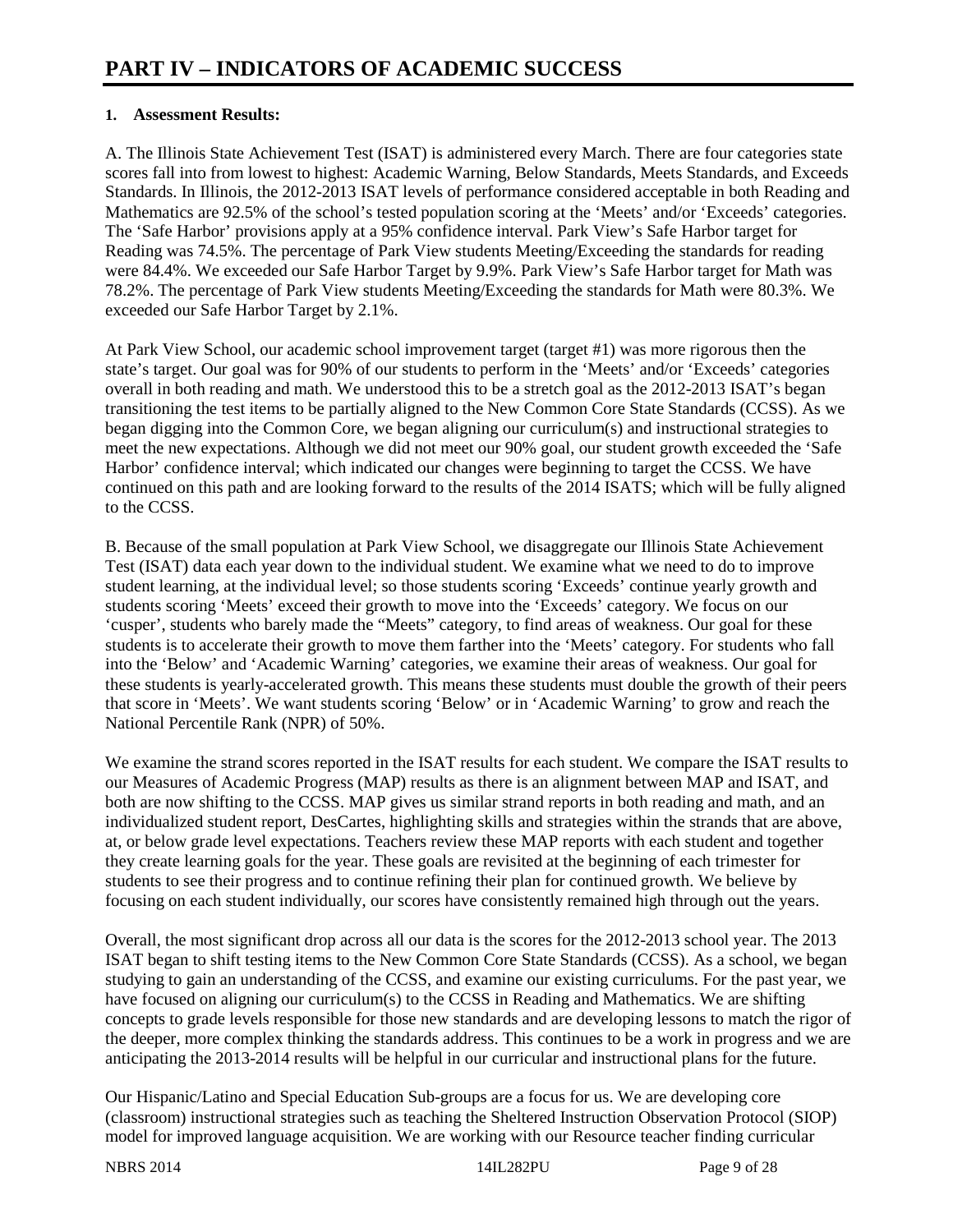materials that meet the specific needs of our students with an Individual Educational Plan (IEP) and weaving that into our core curriculum target learning. This will give more opportunities for our IEP students to be successful in the classroom and experience the CCSS. We focus on the essential understandings of the CCSS and personalize the scaffolding to fit each student's academic needs. This continues to be a work in progress and we are anticipating this year's ISAT results being helpful in improving and refining our plans for the future.

# **2. Using Assessment Results:**

Park View uses multiple indicators to check for student growth. The ISAT results inform us of the curricular alignment with the standards, and student's growth in 3rd – 5th grades year to year. To determine academic growth in reading and math, we use the fall and spring Measures of Academic Progress (MAP) Assessment for first through fifth grade. Fall results is reviewed by teachers and students to set learning goals. The RIT score and DesCartes Report target specific skills and set an expected spring growth score. In September and December all students take the AIMsWeb Test for fluency. In December, Kindergarteners take the early literacy form of AIMsWeb. All students (K-5) who score below the norm for their grade level in fluency participate in programs such as 'Read Live' to increase fluency rates.

Our primary students (K-2) are given assessments to determine foundational skill mastery. Kindergarten teachers give the Illinois Snapshot of Early Literacy (ISEL) Assessment. The Education Software for Guiding Instruction (ESGI) Assessment is also given to kindergarten students to assess early literacy and math skills throughout the year. Our first and second grade students take the Fountas & Pinnell Assessment (F&P) to determine their independent /instructional comprehension levels. This assists teachers in developing guided reading instructional groups, and chart student growth throughout the year. Teachers create daily and common formative assessments to determine student mastery of lessons and units of study.

Intermediate teachers create daily and common formative assessments to determine differentiated learning needs. They administer district-wide benchmark assessments in reading, math and writing each trimester. Intermediate students (4-5) take the STAR Assessment to determine growth in reading comprehension levels each trimester.

Our staff meets to discuss student's academic profiles at Data Day meetings three times per year (September, January, and May). We focus on students scoring in the bottom quartile on the MAP Assessment. Students between the 11% and 25% receive Tier #2 services doubling math or reading instruction, depending on needs, during their school day. Students scoring between the 1% and the 10% receive Tier #3 services doubling math or reading instruction, depending on need, during the school day with more intensity. Tier #3 instruction may be 1-on-1, or for longer periods of time with alternative curriculum(s). If students need additional instruction in math and reading we find optimum times to pull the student out, or interventionists may push into the classroom. Tier  $#2 \& #3$  students must be in the classroom for core reading and math instruction. We review the scores of our highest performing students to make certain we are meeting their needs in the classroom and in the Differentiation Program.

Parents have the opportunity to meet with teachers and interventionists for Parent-Teacher Conferences, or in team meetings. We share their child's academic profile, our plan of support and home support that will foster success. We encourage parents to share concerns and we strive to be open and transparent with our practices welcoming parent feedback. We see ourselves as just one part of the team.

# **3. Sharing Lessons Learned:**

Park View School is a professional learning community. We share our successes with the other elementary schools in our district. We have district-wide grade level meetings. These meetings give us the opportunity to share. Our first grade team shared their use of Fountas & Pinnell Assessments to create guided reading groups, and how to flexibly change them by skill level. They shared the high growth they experienced using the Daily 5 CAFÉ structure to enhance student comprehension strategies at an individual level. Our third grade team shared their students' success in writing on the district benchmark assessments. They created a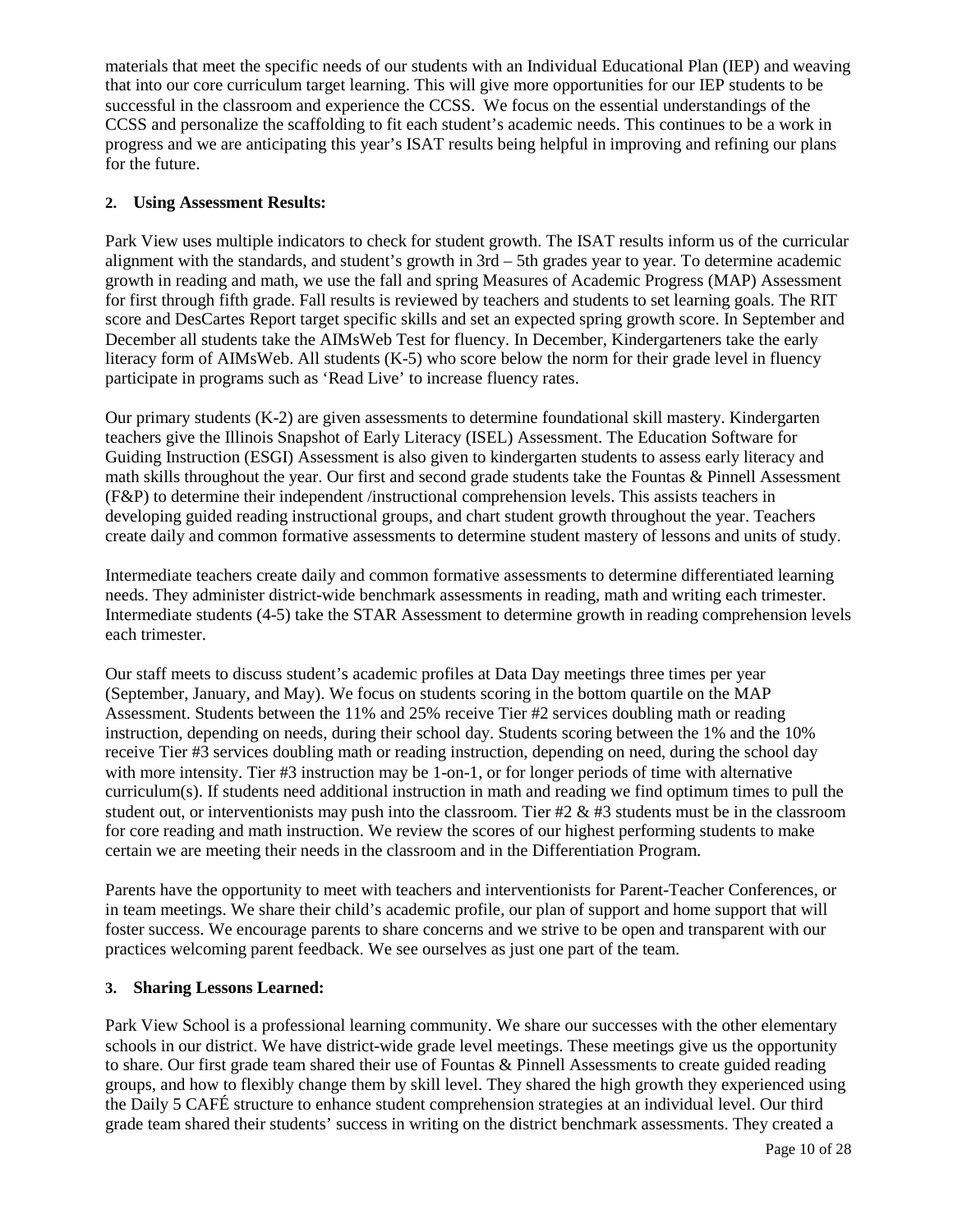writing curriculum aligned to the CCSS. They demonstrated scaffolding a five-paragraph essay structure using narrative, informative, and opinion writing. Our fourth grade team used the Common Core Mathematical Progressions to create a developmentally sequenced math curriculum weaving in foundational skills to prepare their students for the fifth grade standards. They will be sharing this with their colleagues across the district.

Our Title I Night is a great night we share with our parents and community. Each spring, we invite parents to Park View to celebrate their child's growth in reading. We engage parents in simple practices they can do at home to reinforce the learning at school. We start with ways to listen to their child read and how to help if they stumble. We have them chorally read together for fun using poetry books by Dr. Suess and Shel Silverstein. We share easy questioning strategies parents can use at home when their child reads a book. We help them set up their child for success by giving them space, time, and quiet for reading at home. We encourage parents to make time to read and build a family tradition for everyone to enjoy.

We have two teachers that have shared successful strategies we use in physical education, in the classroom, and align to our target #3 (physical goal). Our Physical Education teacher and a classroom teacher presented at the IAPHERD Conference, the County Institute Day, and the Illinois School Wellness Conference. They demonstrated the use of 'Brain-Break Corners' and stability balls in the classroom. They presented the research behind the use of these tools and the positive effect on a student's ability to focus during instruction. Our PE teacher also presented her use of the 'Learning Lab' in her PE class to reinforce math and literacy skills.

#### **4. Engaging Families and Community:**

Our families know we care about their children because we put the social-emotional needs of the students first. Confidentially, our teachers and staff reach out to families experiencing difficulties. This is one way we prove we are a living, vibrant, caring community not a cold institution. We reach out in very tangible ways building strong connections. When a family suffered a house fire we collected for the most immediate needs: clothes, bedding, food, school supplies, etc. We have organized fund-raisers for a student that needed an organ transplant. We supplied gas money to a family that became homeless so the family could get to shelters each night. A teacher took a previous Park View student shopping for her prom dress when her mother had cancer and could not. We obtained and gave a gently used American Girl doll to one of our students who transferred to us because her parents had died and her uncle couldn't get her this gift she wanted for Christmas. We gave a security deposit to a dad who just didn't have quite enough of a downpayment for the apartment he found after losing his house and working to get back on his feet.

When families feel a connection to the school, the students see it as an important place they need to do their best. The respect for the staff is high and they want to achieve not only for themselves, but also for their teachers. When students know their families are accepted and cared for by the school, they feel the school is an extension of their family. The parents will work with us when we need them to support learning at home because of this connection. They respect us more because they see us as an entity that cares. They are more willing to make sure their child is completing their homework, reading for their points, or studying for their test. When this happens our students achieve and grow more because of the home support. We truly become that partnership that is critical for success.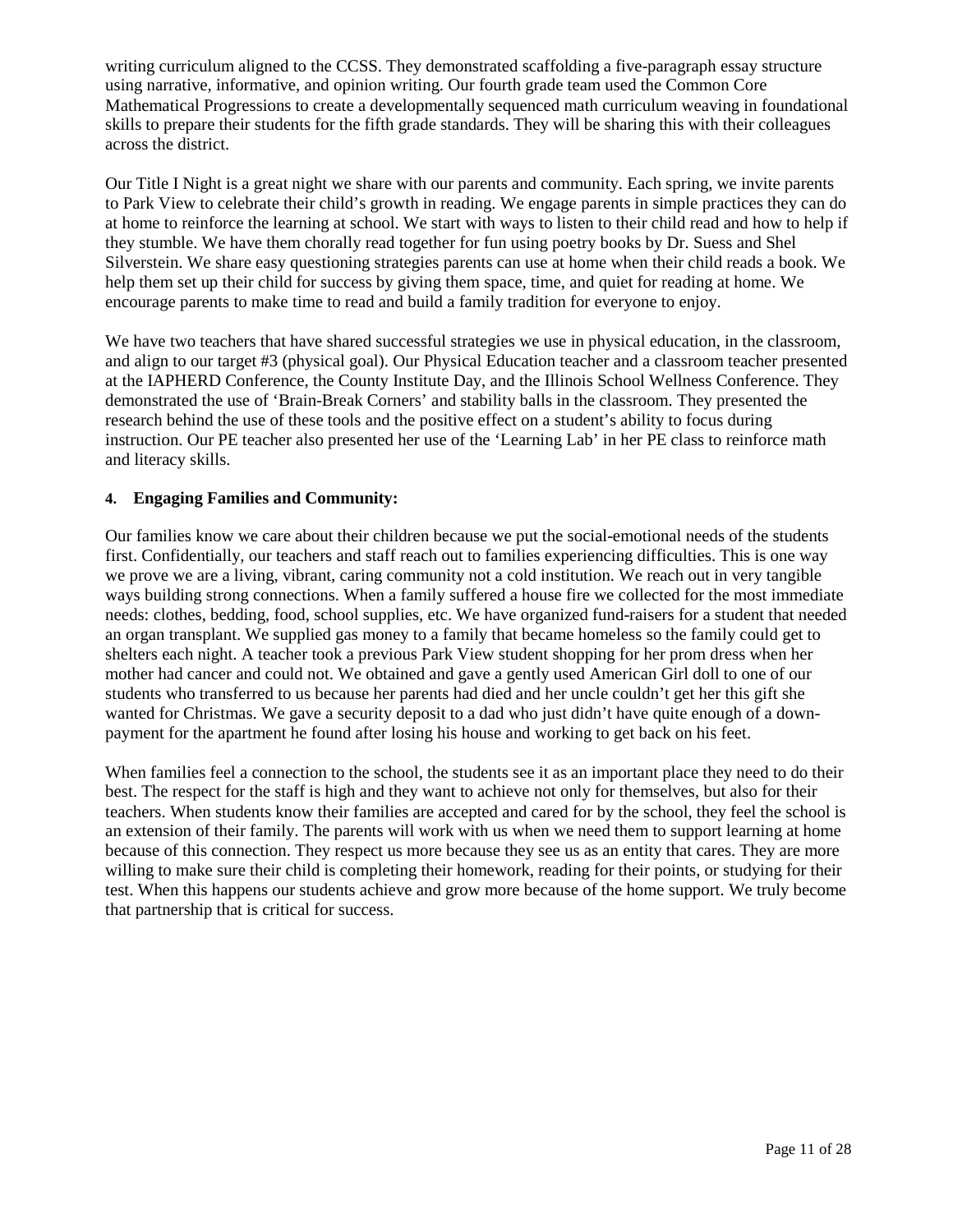# **1. Curriculum:**

Park View School utilizes a standards based progress report in kindergarten thru fifth grade. Our current curriculum is aligned yearly to the Common Core State Standards (CCSS) that are listed for each area of the curriculum. At the intermediate grades, due to the number of standards we report to parents, we organize the learning standards into fewer umbrella standards even though the teachers assess every standard for mastery in their grade book. Subjects such as Social Studies, Art, Music, and Physical Education (PE) are coordinated with the National Standards in those specialized areas. We work with each of those departments to align the teaching of the CCSS within their subject area. For example, Art teachers use the vocabulary of geometry throughout their Art lessons in various grade levels. Our PE teachers developed a learning lab; which reinforces skills from the Math and Reading CCSS. The Social Studies curriculum is tightly aligned with the themes from our reading series and opportunities to write in argumentative and informational text is aligned with both science and social studies.

Our Physical Education takes place 5-days per week and we incorporate health, wellness, and nutrition standards within the 5-day program. Technology is a tool for learning in all subject areas. Our use of iPads, lap tops, smart boards, sensors, probes, and digital microscopes cross all curricular areas. Technology helps to prepare our students for college and career readiness. Our use of technology to; conduct research, investigate questions, design solutions, and develop digital products to communicate information are all part of the preparation. We encourage the use of technology that spurs students to search for answers to their questions and design products.

In Language Arts our expanded use of informational text and complex text gives our students the opportunity to build their knowledge and understanding as teachers require students to cite text and engage in close reading practices. Teachers scaffold to engage students in higher level reading materials with support. We use the Daily 5 structure to reinforce literacy skills daily, and to help all students build stamina and perseverance in reading and writing. As we continue to align our writing to the CCSS students are being asked to support their opinions, demonstrate their understanding, and convey real and imagined experiences. Our ultimate goal is to help our students understand how to adapt the form and content of their writing to accomplish a particular task or purpose on their journey to College and Career Readiness (CCR). Using the CCSS Vertical Progression Guide for Language Arts, Park View teachers are developing expectations that align with their grade level standards to assess student writing.

As we evaluate and refine our math curriculum each grade level is developing a greater focus on fewer topics aligned with the CCSS. We are linking the 8 Mathematical Standards of Practice across the grade levels asking students to; reason abstractly, construct viable arguments, model using mathematics, choose appropriate tools, and attend to precision, etc. Through these practices, our goal is to increase perseverance and stamina in problem solving helping students meet the increased rigor of the standards.

The Park View teachers are beginning to look at the Framework for the K-12 Science Education developed by the National Research Council to begin to examine and unpack the Next Generation Science Standards (NGSS). These new standards are rich in scientific practices, developmentally appropriate, and aligned for the K-5 experience. The NGSS contain practices that represent what students are expected to do so our teachers are developing appropriate performance expectations instead of focusing on teaching methods. Our goal is to truly embed inquiry based science where students ask questions and are engaged in the content.

One unique curriculum taught at Park View School is 'Skills for Growing.' This is a social-emotional program that aims to teach students how to have successful friendships. Students read about, discuss, and model situations in which people act in ways that positively and negatively impact their relationships. They learn how to communicate their feelings appropriately, and to recognize when situations need adult intervention. We continually reinforce those skills with the students when they are in social situations during the school day.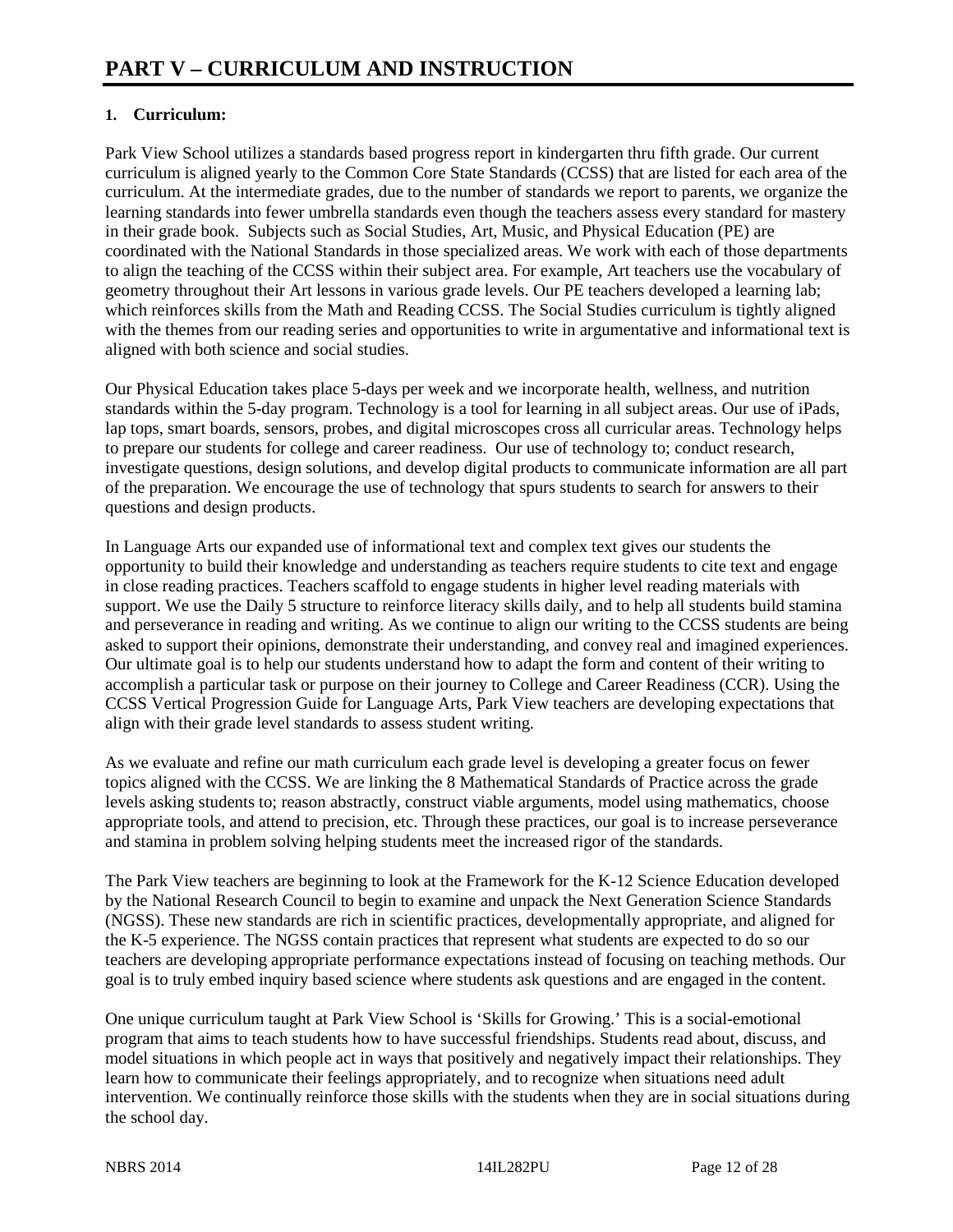# **2. Reading/English:**

a. Park View's reading curriculum addresses four key areas of the Common Core State Standards (CCSS): building knowledge through reading informational text, reading complex text, close reading and citing text evidence, and writing and speaking about text. The majority of the text students' engage in is non-fiction. Teachers scaffold high-level thinking skills by modeling and guiding close reading of informational and complex text. We provide students at different reading levels with similar informational text subjects to apply those high-level thinking skills, engaging with one another citing evidence, and making judgments regardless of their reading level.

Our curriculum follows a balanced literacy approach; including fluency, vocabulary, comprehension, word work, and writing instruction weaved through each weekly unit. Teachers share a high-level text. Students learn vocabulary in the context of the story and engage in fluency instruction during shared reading. Teacher's model metacognition; revealing the thinking behind comprehension. There are high-level vocabulary words (amazing words) to challenge high-performing students. We incorporate Marzano's 6- Step Vocabulary Instruction into the curriculum and students build vocabulary binders through out the year. This is in response to our data indicating our students struggle in the vocabulary strand on MAP.

In guided reading, students are flexibly placed in groups with similar needs. During guided instruction, before reading (prediction, building background knowledge, structures of informational text, etc.), during reading (metacognitive strategies highlighting close reading of text, application of vocabulary and site words or decoding strategies, etc.), and after reading (cite evidence in text, inference, drawing conclusions, making judgments and sharing of text, etc.) strategies are incorporated to promote good literacy practices. Teachers instruct students in phonemic awareness, phonics, and word analysis strategies in a continuum across the K-5 grade levels. Teachers build knowledge through close reading of informational text across all content areas.

Writing is weaved into our curriculum and is built around the CCSS. Students write informational, narrative, and opinion text types. Research writing is scaffolded throughout the grade levels ranging from shorter to longer more complex text for a variety of purposes. Technology is used to gather information, produce, and/or publish student text. We are expanding our use of technology, searching for different programs that would engage and enhance student writing. Teachers are expanding the variety of writing tasks their students engage in. One structure we have added to Language Arts is the Daily 5 because it lends itself to extended periods of writing daily.

# **3. Mathematics:**

Park View's mathematics curriculum and instruction is aligned to the Math Common Core State Standards (CCSS), the Mathematical Practices, and the Common Core Progressions. Teachers begin planning instructional units by clarifying expectations for each lesson within the unit. They identify the big idea or enduring understanding. They develop the engaging hook or essential question. These two items are utilized in conjunction with the CCSS and the mathematical practices to focus their instruction.

Next, they identify the learning targets by creating "I can ..." student-friendly statements. These learning targets are posted and verbalized with the students to track daily progress towards mastering the learning targets and the CCSS. The learning targets are written with four classifications in mind; knowledge, reasoning, skill, or performance outcome. This helps to assure the students are using higher level thinking skills in many of the learning activities and assessments.

Once the learning targets are identified to address the key concepts, skills, and practices in math; the teachers' develop formative assessments to track the student's mastery of the "I can statements", the CCSS, and the mathematical practices. Park View teachers utilize 'Assessment FOR Learning' techniques to help each child master the standards. The assessments are used to check for understanding and if necessary, the instruction is differentiated to help the students move towards mastery. During the planning of the unit, anchor activities, intervention activities, and enrichment activities are determined. Throughout this entire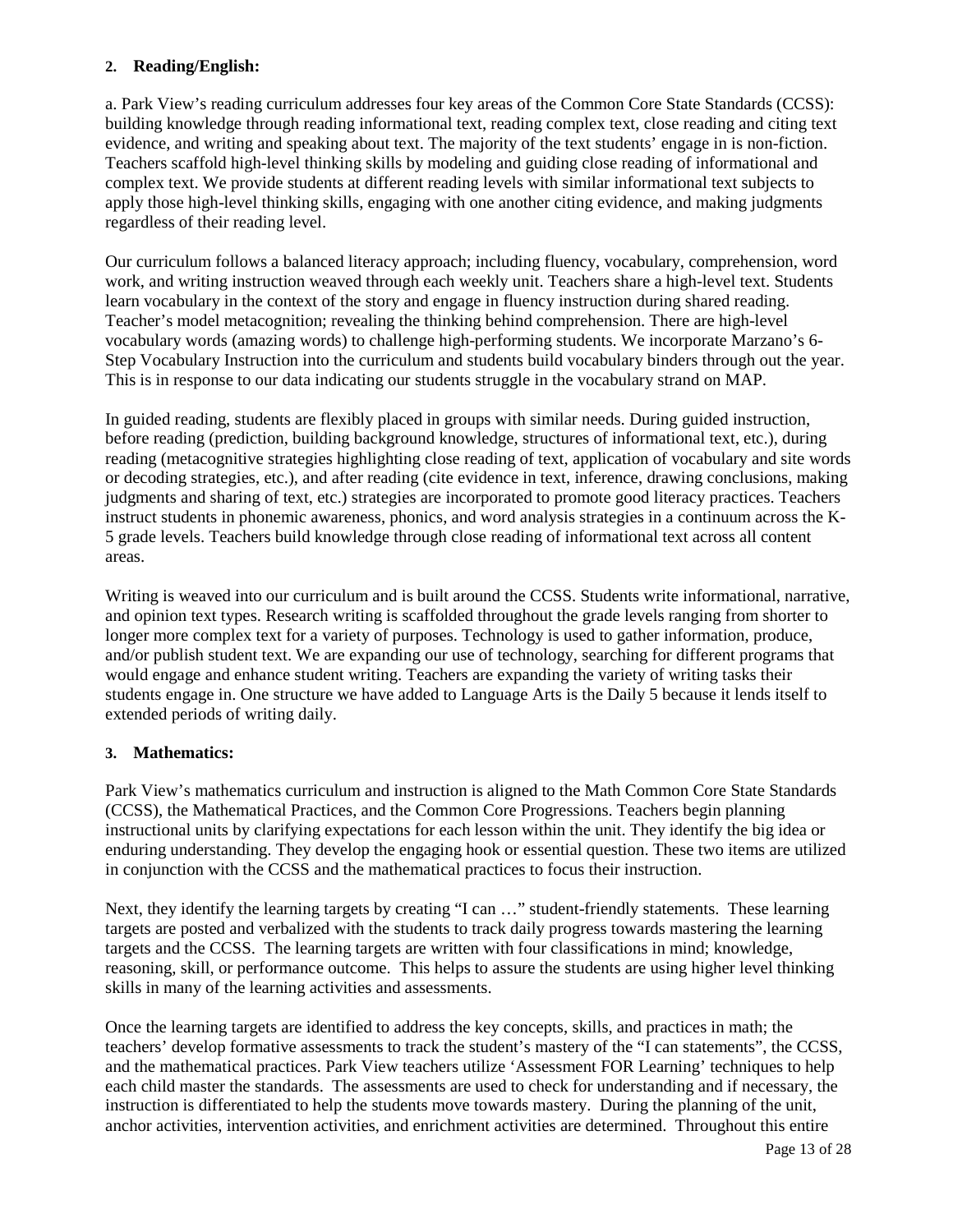process teachers are planning for all levels of learning, preparing to differentiate instruction, and meet each and every student's needs.

If a student begins to struggle meeting the standards within the core mathematics classroom, the student joins in the RtI process for Tier #2 or Tier #3 interventions in addition to the core. This year we have used the CCSS Progressions to assist interventionists in identifying the building blocks of skills that are needed to be successful at the grade level. We have incorporated a diagnostic, technology tool that progress monitors, screens, aides in instructional planning, and assesses standards. We've added a second digital tool that personalizes math practice, differentiates instruction, and helps to make data-driven decisions to guide each student to success. This approach to mathematics instruction ensures the teachers cover the CCSS and differentiate along the way, in a continual cycle, to catch and correct misconceptions before they become deficits that affect a child's ability and confidence in their mathematical skills.

# **4. Additional Curriculum Area:**

Presently, our Science curriculum is under revision due to the adoption of the new Next Generation Science Standards (NGSS). At Park View, we are happy to report our science practices and units align with major conceptual shifts of the NGSS. Our science curriculum includes both scientific and engineering practices applied to real world experiences. Our units focus on a deeper understanding of content as well as application of the content. Instead of being a mile wide and an inch deep, our content has been reduced so students can spend more time engaging in the practices of science. Our teachers make a conscientious effort to combine scientific practices, processes, and inquiry based learning methods into their units.

Our 5th Grade robotics unit incorporates the engineering and scientific practices of the new state adopted NGSS. The students on each team design and build a robot. They program and data log a robot's moves and behaviors to accomplish goals. The robot has sensors including ultrasonic, sound, light, and two touch sensors. Students work to develop solutions to problems by selecting, building, testing and evaluating. They brainstorm to find creative alternative solutions. Students learn to communicate, share ideas and work together like engineers and scientists. 4th Graders study food chains and webs by growing and supporting an ecosystem that includes photosynthesis, producers, and consumers. The students grow plants to support crickets and anoles in each group's terrarium. 3rd Grade students explore Forces and Simple Machines through a hands-on dynamic unit incorporating Lego Simple Machines, Delta Education Force and Motion Unit, and the scientific method and processes. They discover answers to questions such as, I wonder… How does the length of an inclined plane affect the force needed to drag a one-pound object a specified distance? 2nd Graders study Solids, Liquids, and Air to discover the three states of matter. 1st Grade studies life cycles and metamorphosis: Larvae to butterflies, tadpoles to frogs. Kindergarten students learn about embryology by studying and observing eggs in an incubator; watching as chicks hatch from their eggs.

We have a combination of performance assessments and traditional written assessments. Performance assessments can be the products, or the process to arrive at the product. Over the next two years, we are moving to total alignment with NGSS looking at building more engineering practices into our units of study, and content realignment to satisfy the NGSS disciplinary core ideas by grade level.

#### **5. Instructional Methods:**

Park View has a strong focus on ensuring that students acquire foundational reading, writing and math skills. We use multiple forms of assessment to create academic profiles for each student. Fountas & Pinell, AIMsWeb, Measures of Academic Progress (MAP), STAR Reading, STAR Math, Illinois State Achievement Test (ISAT) are normed tests that give us information about student strengths and needs. In the classroom, weekly, end of unit, and end of trimester benchmark assessments inform us about our students' progress. Teachers use daily formative assessment for immediate feedback and Common Formative Assessments to match essential learning targets as students' progress through units of study.

Within the classroom, teachers create learning targets and 'I Can' statements to focus their instruction, promote student engagement, clarify student understanding, and infuse self-reflection, and monitoring of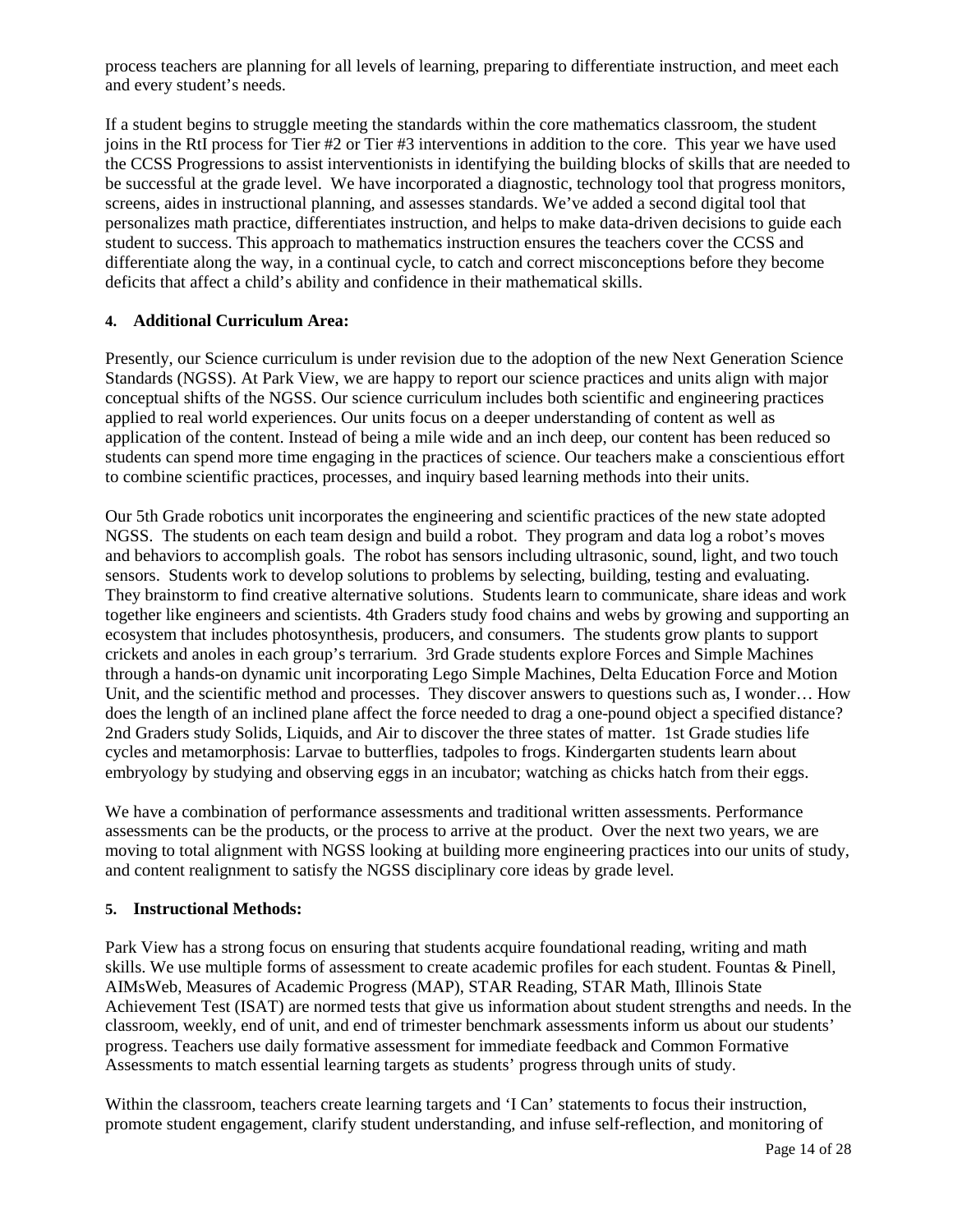learning. Through pre-assessing, teachers determine learning levels of students within specific standards. They plan their instruction to meet the diverse needs of individual students. This can include guided groups in reading and math with a variety of multi-modal activities and mini-lessons tailored to cover core progressions of skills in order to build a foundation for success.

When assessments inside and outside the classroom indicate a significant gap in foundational skills needing more intensive intervention, Park View's 'Response to Intervention' (RtI) Team meets to problem solve and develop a plan to differentiate instruction and close the learning gap. This instruction occurs outside the classroom, but in addition to core instruction; where students gain additional time in areas of weakness. The team, in conjunction with the classroom teacher and parents, identifies targeted Tier #2 (less intensive) or Tier #3 (more intensive) support for the individual student. Our goal is to fill in missing foundational skills for success in the core curriculum.

Our Differentiation Specialist supports our teachers with our high-performing students. She works directly with classroom teachers to provide and plan for high-level differentiation of our advanced learners. Taking essential learning targets from the classroom deeper using high level thinking skills, she creates lessons to engage students. This is above and beyond the differentiation that takes place inside the classroom.

We use technology programs that are aligned to the Common Core, and differentiated at all levels providing instant feedback and support for students. In addition we use technology tools to give our students opportunities to explore the world, locate information, using media literacy to communicate to their audience in multiple digital forms.

# **6. Professional Development:**

Our district is collaborating with Rick and Becky DuFour to create professional learning communities (PLC) throughout the district. Teachers work in grade level teams digging into the Common Core State Standards (CCSS) aligning the curriculum and assessments. Teachers agree on the essential learning in each standard, differentiated activities within the essential learning, and agree upon assessments.

At the building level, grade level teams take the essential learning developed and create lessons that provide differentiation and daily formative assessments. This structure allows the district to align the learning and assessments at each grade level across the six elementary buildings. The teachers have the opportunity to discuss expectations, share instructional strategies and work samples, and support one another in their pedagogy.

Each August, Park View's School Improvement Target #1 (academic) Committee examines our school's data; which includes state and district normed assessments from the previous year. We note areas of strengths and weaknesses across the school, broken out into grade levels, and sub-groups. We consider such things as the curriculum, instruction, student attendance, etc. This information is used to create a professional development plan to meet the needs of our students. School Improvement Days during the year, faculty meetings, and grade level meetings are used for professional development time. Our focus this year is math. The teachers have worked on implementing the 8 Mathematical Practices into their everyday teaching. They have adjusted the methods for teaching fact fluency due to the changes in the CCSS alignment and the need to spend more time on strategy development instead of memorization. Other professional development we have focused on and continue to refine is our Daily 5 structure in Language Arts, which supports daily practice of all foundational literacy skills. Our Positive Behavior System (PBS) is also being refined each year to meet the needs of our students' social-emotional behaviors, which directly affects our student achievement.

One of our challenges this year was the misalignment of our current math curriculum materials to the CCSS. The teachers are working in their PLC's with the Math  $&$  Science Coordinator and the Principal to identify where the curriculum is lacking in breadth and depth. For example, our 4th grade teachers have identified and added additional resources to help teach the large number of standards relating to fractions under the domain of Numbers and Operations.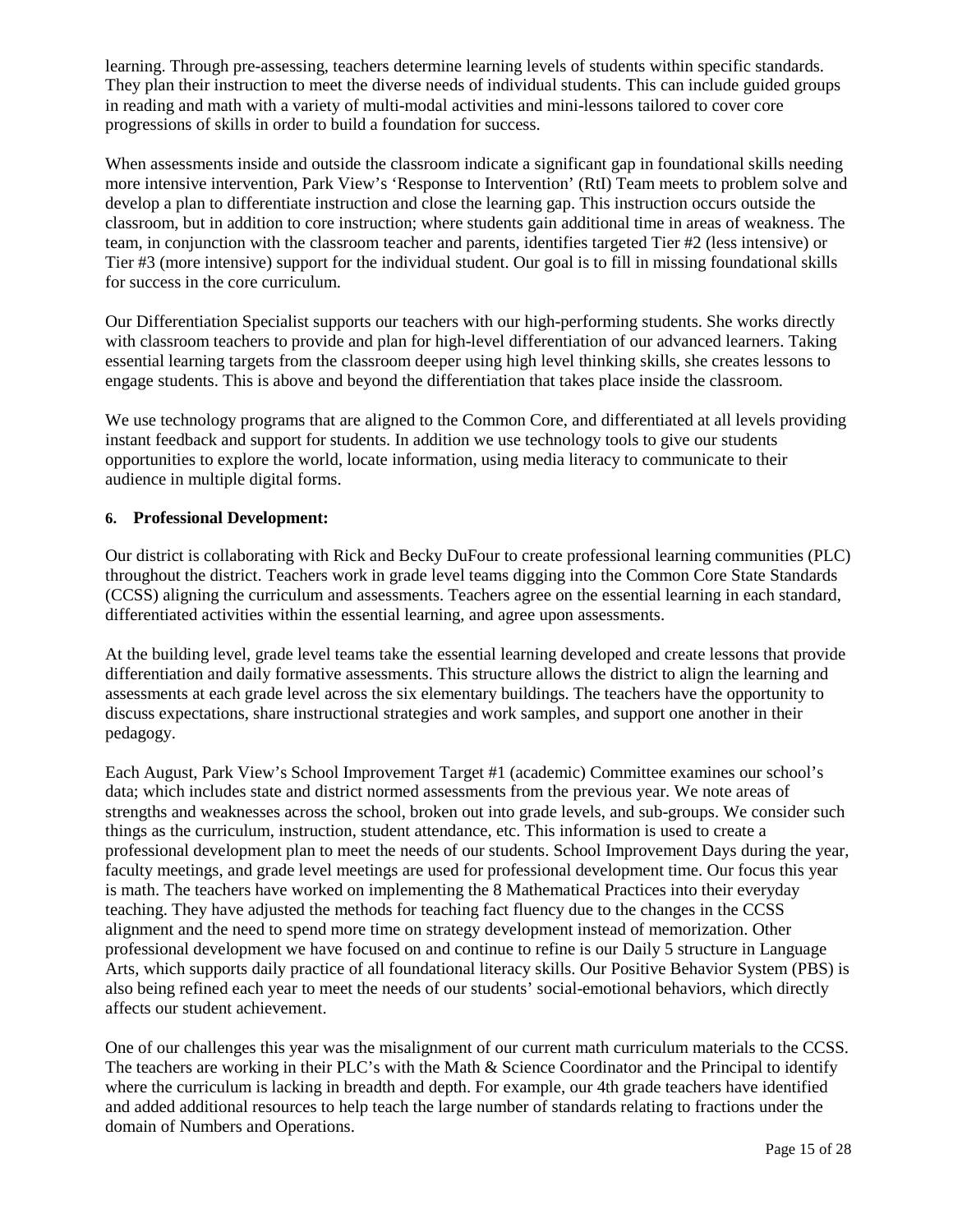#### **7. School Leadership**

Good leadership creates a depth of capacity that brings stability and reflection of our beliefs through our actions. Park View follows the 360-degree model of leadership meaning there are leaders at every level in the building. Park View School's Improvement Plan revolves around optimal academic, social-emotional, and physical growth of our students. Our school improvement team includes an academic target (#1) committee, a social-emotional target (#2) committee, and a physical target (#3) committee. Everyone in the school is on a committee and part of our improvement process. There are two co-chairs that run each committee. The principal invites specific people to be co-chairs who are highly respected by their peers, show good leadership, organizational, and delegation skills.

Everything we do is looked at through the lens of each target committee. The question all targets ask is, "Is this good for our students?" Target #1 focuses on academic considerations, target #2 focuses on socialemotional considerations, and target #3 focuses on physical considerations so these align to our vision and mission. The way we use our resources, including time (scheduling), is looked at in relation to what's best for our students. When policies or procedures come up, the targets consider how they will look in our school through their lens focusing on the students first.

The principal considers feedback from co-chairs as part of her decision making process. Our principal leads the Crisis Management Team. She also leads the development of our cultural statement, which is aligned to our vision and mission, and is revisited for refinement each year. Our cultural statement defines who we believe we are and what it looks like every day. We revisit our statement and ask ourselves if our behaviors reflect it. We understand that our actions speak our beliefs so we're careful to self-reflect to see if we are truly living our mission and vision.

One of the activities that many staff members participated in was a book read regarding Habits of Highly Effective Teachers. It required reading, reflection and sharing about effective educators and what it would take to reach that goal. We learned that we (the adults) are the change agent in the classroom not the students. If we want higher achievement, happier students, and physically healthy students we have to change what we are doing. That's the only control we have. It was powerful and changed the trajectory of our journey.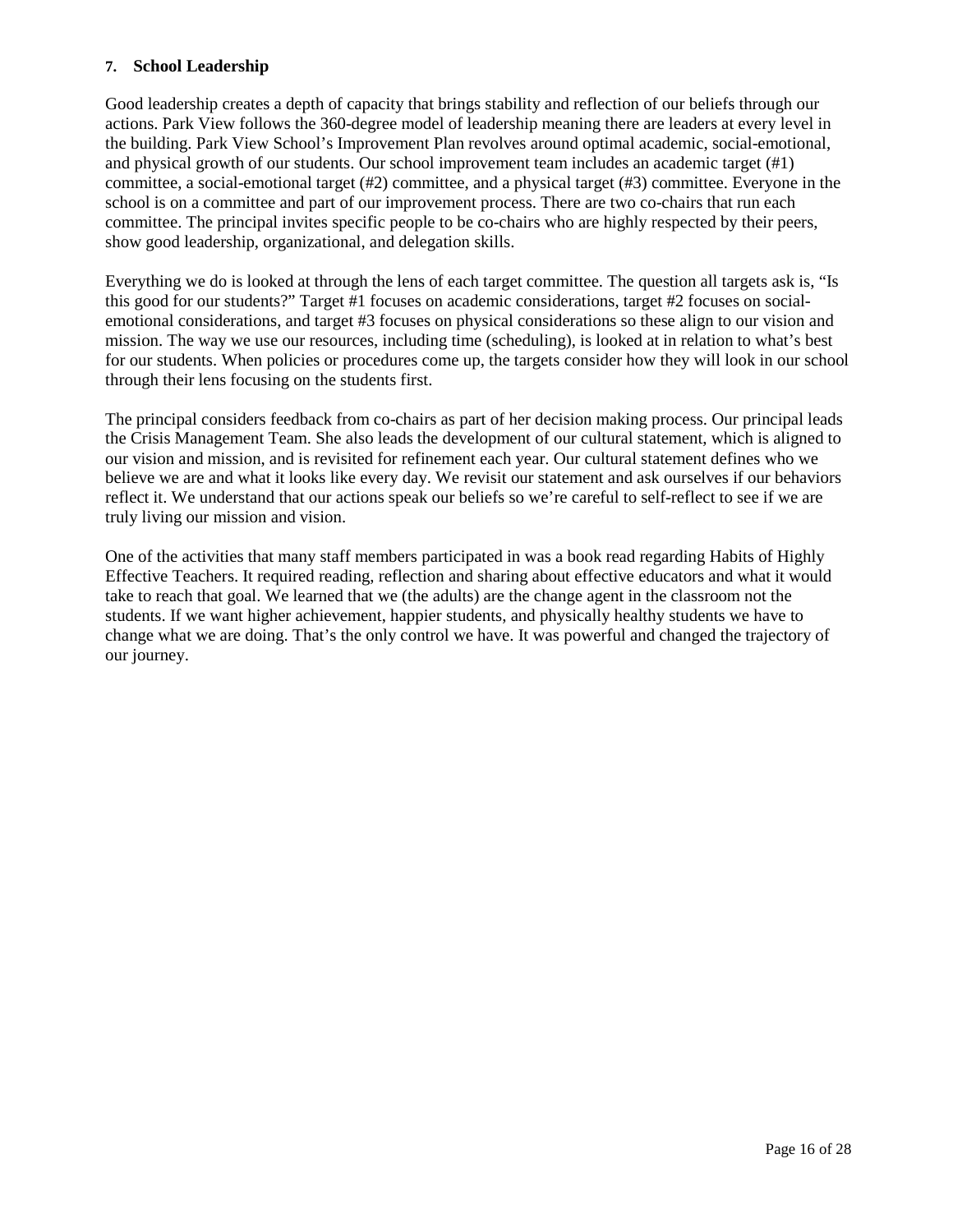**Publisher:** Pearson

**Subject:** <u>Math **Test: Illinois State Achievement Test**<br> **All Students Tested/Grade:** 3 **Edition/Publication Year:** 2013</u> **All Students Tested/Grade:** 3 **Edition/Publication Year:** 2013

| School Year                      | 2012-2013        | 2011-2012        | 2010-2011      | 2009-2010        | 2008-2009      |
|----------------------------------|------------------|------------------|----------------|------------------|----------------|
| Testing month                    | Mar              | Mar              | Mar            | Mar              | Mar            |
| <b>SCHOOL SCORES*</b>            |                  |                  |                |                  |                |
| % Meets & %Exceeds               | 85               | 97               | 91             | 96               | 100            |
| % Exceeds                        | 24               | 72               | 74             | 72               | 78             |
| Number of students tested        | 41               | 32               | 46             | 47               | 32             |
| Percent of total students tested | 98               | 100              | 98             | 98               | 86             |
| Number of students tested with   | $\mathbf{1}$     | $\boldsymbol{0}$ | 1              | $\boldsymbol{0}$ | $\overline{0}$ |
| alternative assessment           |                  |                  |                |                  |                |
| % of students tested with        | $\overline{2}$   | $\mathbf{0}$     | $\overline{2}$ | $\overline{0}$   | $\overline{0}$ |
| alternative assessment           |                  |                  |                |                  |                |
| <b>SUBGROUP SCORES</b>           |                  |                  |                |                  |                |
| 1. Free and Reduced-Price        |                  |                  |                |                  |                |
| Meals/Socio-Economic/            |                  |                  |                |                  |                |
| <b>Disadvantaged Students</b>    |                  |                  |                |                  |                |
| % Meets & %Exceeds               | 75               | 89               | 78             | 100              | 100            |
| % Exceeds                        | 19               | 67               | 44             | 59               | 50             |
| Number of students tested        | 16               | 9                | 9              | 17               | $\overline{4}$ |
| 2. Students receiving Special    |                  |                  |                |                  |                |
| <b>Education</b>                 |                  |                  |                |                  |                |
| % Meets & %Exceeds               | 71               | 50               | 67             | 60               | 100            |
| % Exceeds                        | 29               | $\boldsymbol{0}$ | 33             | 20               | 50             |
| Number of students tested        | $\overline{7}$   | $\overline{2}$   | 3              | 5                | $\overline{2}$ |
| 3. English Language Learner      |                  |                  |                |                  |                |
| <b>Students</b>                  |                  |                  |                |                  |                |
| % Meets & %Exceeds               |                  |                  |                |                  |                |
| % Exceeds                        |                  |                  |                |                  |                |
| Number of students tested        |                  |                  |                |                  |                |
| 4. Hispanic or Latino            |                  |                  |                |                  |                |
| <b>Students</b>                  |                  |                  |                |                  |                |
| % Meets & %Exceeds               | $\boldsymbol{0}$ | 100              | 67             |                  |                |
| % Exceeds                        | $\mathbf{0}$     | 80               | 50             |                  |                |
| Number of students tested        | $\mathbf{1}$     | 5                | 6              |                  |                |
| 5. African - American            |                  |                  |                |                  |                |
| <b>Students</b>                  |                  |                  |                |                  |                |
| % Meets & %Exceeds               |                  |                  |                |                  |                |
| % Exceeds                        |                  |                  |                |                  |                |
| Number of students tested        |                  |                  |                |                  |                |
| <b>6. Asian Students</b>         |                  |                  |                |                  |                |
| % Meets & %Exceeds               |                  |                  |                |                  |                |
| % Exceeds                        |                  |                  |                |                  |                |
| Number of students tested        |                  |                  |                |                  |                |
| 7. American Indian or            |                  |                  |                |                  |                |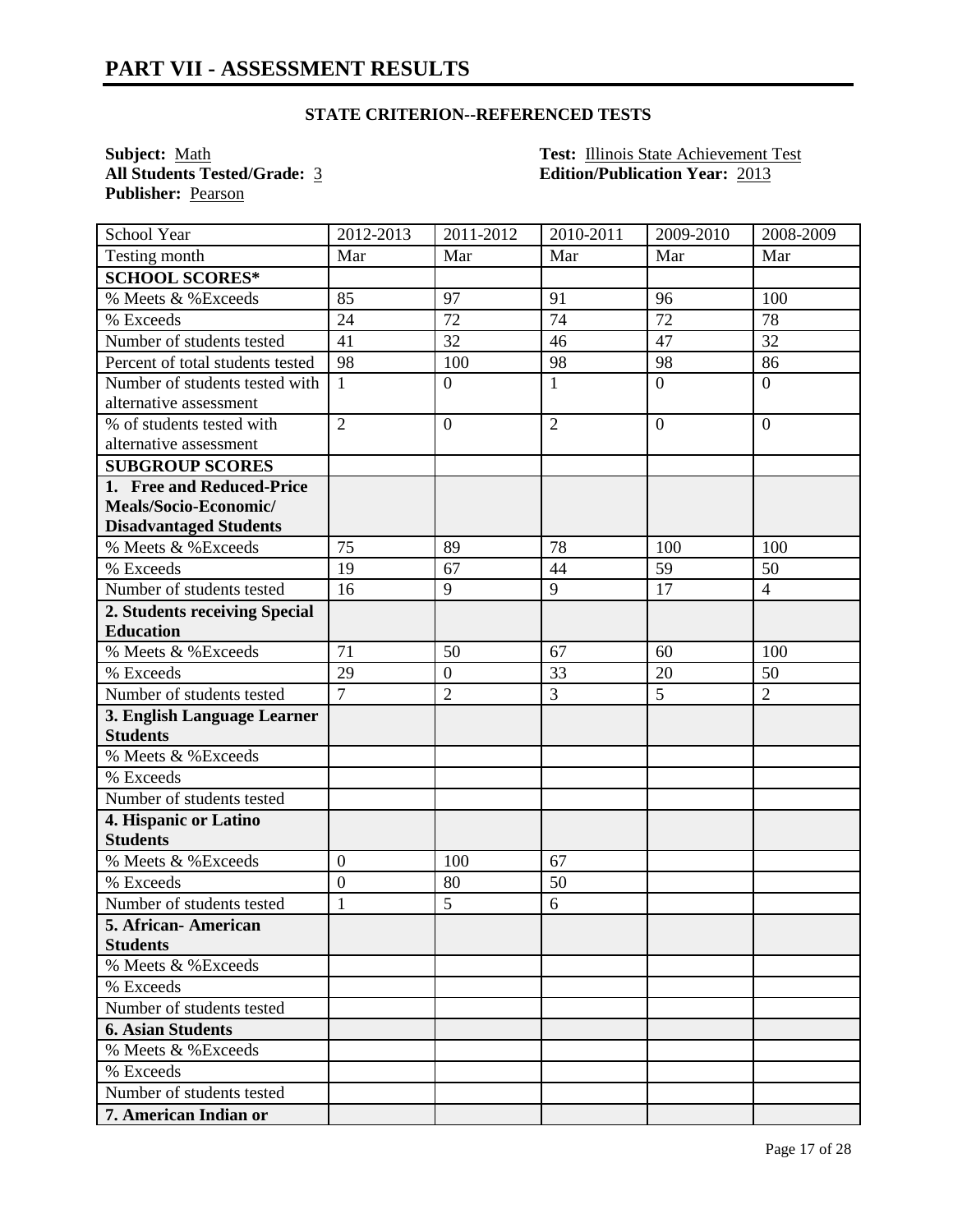| <b>Alaska Native Students</b>    |    |    |    |    |     |
|----------------------------------|----|----|----|----|-----|
| % Meets & %Exceeds               |    |    |    |    |     |
| % Exceeds                        |    |    |    |    |     |
| Number of students tested        |    |    |    |    |     |
| 8. Native Hawaiian or other      |    |    |    |    |     |
| <b>Pacific Islander Students</b> |    |    |    |    |     |
| % Meets & %Exceeds               |    |    |    |    |     |
| % Exceeds                        |    |    |    |    |     |
| Number of students tested        |    |    |    |    |     |
| 9. White Students                |    |    |    |    |     |
| % Meets & %Exceeds               | 91 | 95 | 95 | 97 | 100 |
| % Exceeds                        | 25 | 70 | 76 | 83 | 83  |
| Number of students tested        | 32 | 20 | 38 | 36 | 24  |
| 10. Two or More Races            |    |    |    |    |     |
| identified Students              |    |    |    |    |     |
| % Meets & %Exceeds               |    |    |    |    |     |
| % Exceeds                        |    |    |    |    |     |
| Number of students tested        |    |    |    |    |     |
| 11. Other 1: Other 1             |    |    |    |    |     |
| % Meets & %Exceeds               |    |    |    |    |     |
| % Exceeds                        |    |    |    |    |     |
| Number of students tested        |    |    |    |    |     |
| 12. Other 2: Other 2             |    |    |    |    |     |
| % Meets & %Exceeds               |    |    |    |    |     |
| % Exceeds                        |    |    |    |    |     |
| Number of students tested        |    |    |    |    |     |
| 13. Other 3: Other 3             |    |    |    |    |     |
| % Meets & %Exceeds               |    |    |    |    |     |
| % Exceeds                        |    |    |    |    |     |
| Number of students tested        |    |    |    |    |     |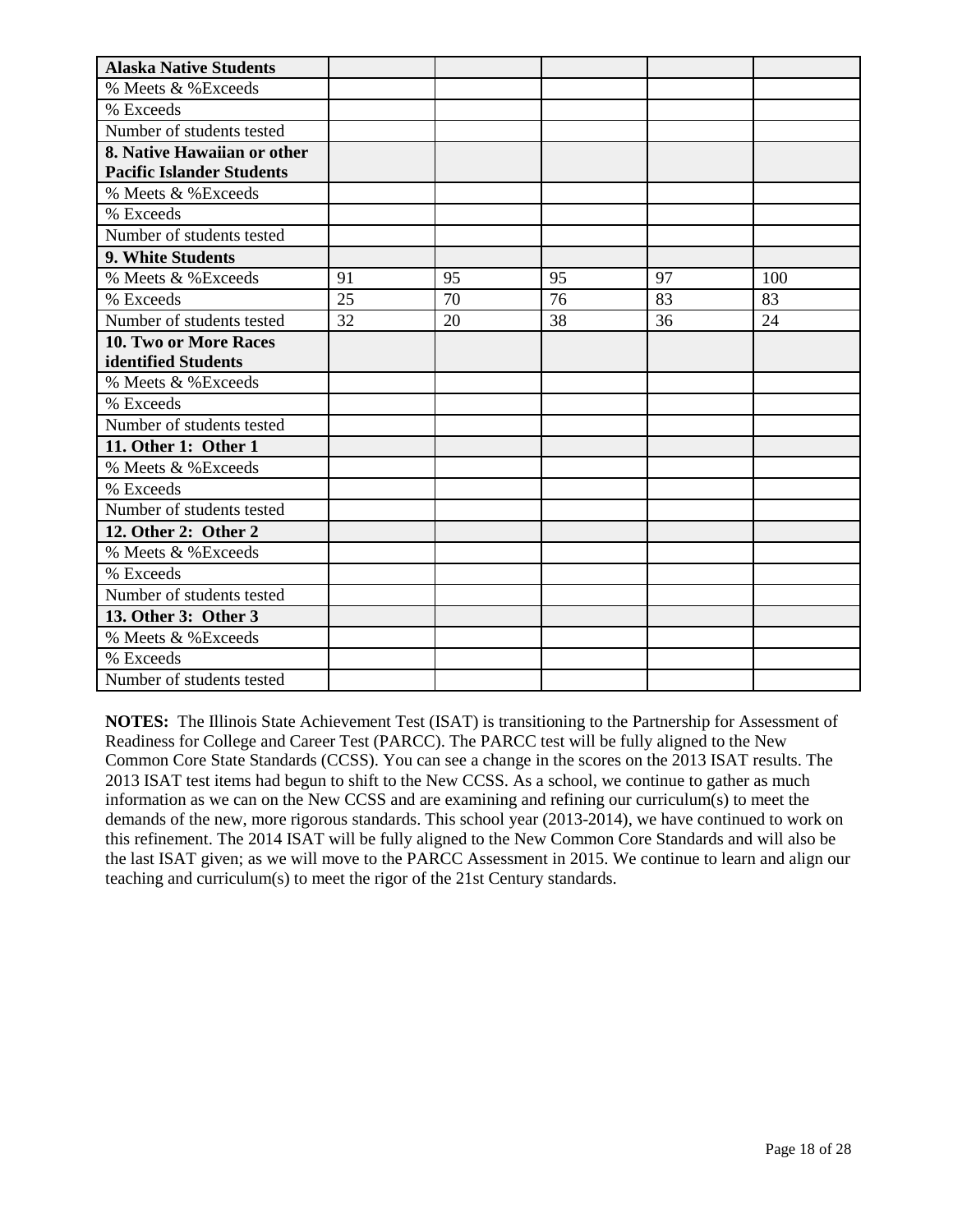**Publisher:** Pearson

#### **Subject:** Math **Test: Test: Illinois State Achievement Test All Students Tested/Grade:** 4 **Edition/Publication Year:** 2013

| School Year                      | 2012-2013      | 2011-2012        | 2010-2011        | 2009-2010      | 2008-2009      |
|----------------------------------|----------------|------------------|------------------|----------------|----------------|
| Testing month                    | Mar            | Mar              | Mar              | Mar            | Mar            |
| <b>SCHOOL SCORES*</b>            |                |                  |                  |                |                |
| % Meets & % Exceeds              | 82             | 94               | 94               | 97             | 95             |
| % Exceeds                        | 33             | 55               | 40               | 53             | 46             |
| Number of students tested        | 39             | 49               | 50               | 38             | 41             |
| Percent of total students tested | 100            | 98               | 100              | 100            | 100            |
| Number of students tested with   | $\overline{0}$ | $\mathbf{1}$     | $\boldsymbol{0}$ | $\mathbf{1}$   | $\overline{0}$ |
| alternative assessment           |                |                  |                  |                |                |
| % of students tested with        | $\overline{0}$ | $\overline{2}$   | $\overline{0}$   | $\overline{2}$ | $\overline{0}$ |
| alternative assessment           |                |                  |                  |                |                |
| <b>SUBGROUP SCORES</b>           |                |                  |                  |                |                |
| 1. Free and Reduced-Price        |                |                  |                  |                |                |
| Meals/Socio-Economic/            |                |                  |                  |                |                |
| <b>Disadvantaged Students</b>    |                |                  |                  |                |                |
| % Meets & % Exceeds              | 64             | 83               | 89               | 91             | 90             |
| % Exceeds                        | 29             | 33               | 28               | 36             | 40             |
| Number of students tested        | 14             | 12               | 18               | 11             | 10             |
| 2. Students receiving Special    |                |                  |                  |                |                |
| <b>Education</b>                 |                |                  |                  |                |                |
| % Meets & % Exceeds              | $\overline{0}$ | 60               | 25               | 67             | 80             |
| % Exceeds                        | $\overline{0}$ | $\boldsymbol{0}$ | $\boldsymbol{0}$ | 33             | 20             |
| Number of students tested        | $\overline{3}$ | 5                | $\overline{4}$   | $\overline{3}$ | 5              |
| 3. English Language Learner      |                |                  |                  |                |                |
| <b>Students</b>                  |                |                  |                  |                |                |
| % Meets & % Exceeds              |                |                  |                  |                |                |
| % Exceeds                        |                |                  |                  |                |                |
| Number of students tested        |                |                  |                  |                |                |
| 4. Hispanic or Latino            |                |                  |                  |                |                |
| <b>Students</b>                  |                |                  |                  |                |                |
| % Meets & % Exceeds              | 83             | 78               | 89               |                |                |
| % Exceeds                        | 33             | 22               | 11               |                |                |
| Number of students tested        | 6              | 9                | 9                |                |                |
| 5. African- American             |                |                  |                  |                |                |
| <b>Students</b>                  |                |                  |                  |                |                |
| % Meets & % Exceeds              |                |                  |                  |                |                |
| % Exceeds                        |                |                  |                  |                |                |
| Number of students tested        |                |                  |                  |                |                |
| <b>6. Asian Students</b>         |                |                  |                  |                |                |
| % Meets & % Exceeds              |                |                  |                  |                |                |
| % Exceeds                        |                |                  |                  |                |                |
| Number of students tested        |                |                  |                  |                |                |
| 7. American Indian or            |                |                  |                  |                |                |
| <b>Alaska Native Students</b>    |                |                  |                  |                |                |
| % Meets & % Exceeds              |                |                  |                  |                |                |
| % Exceeds                        |                |                  |                  |                |                |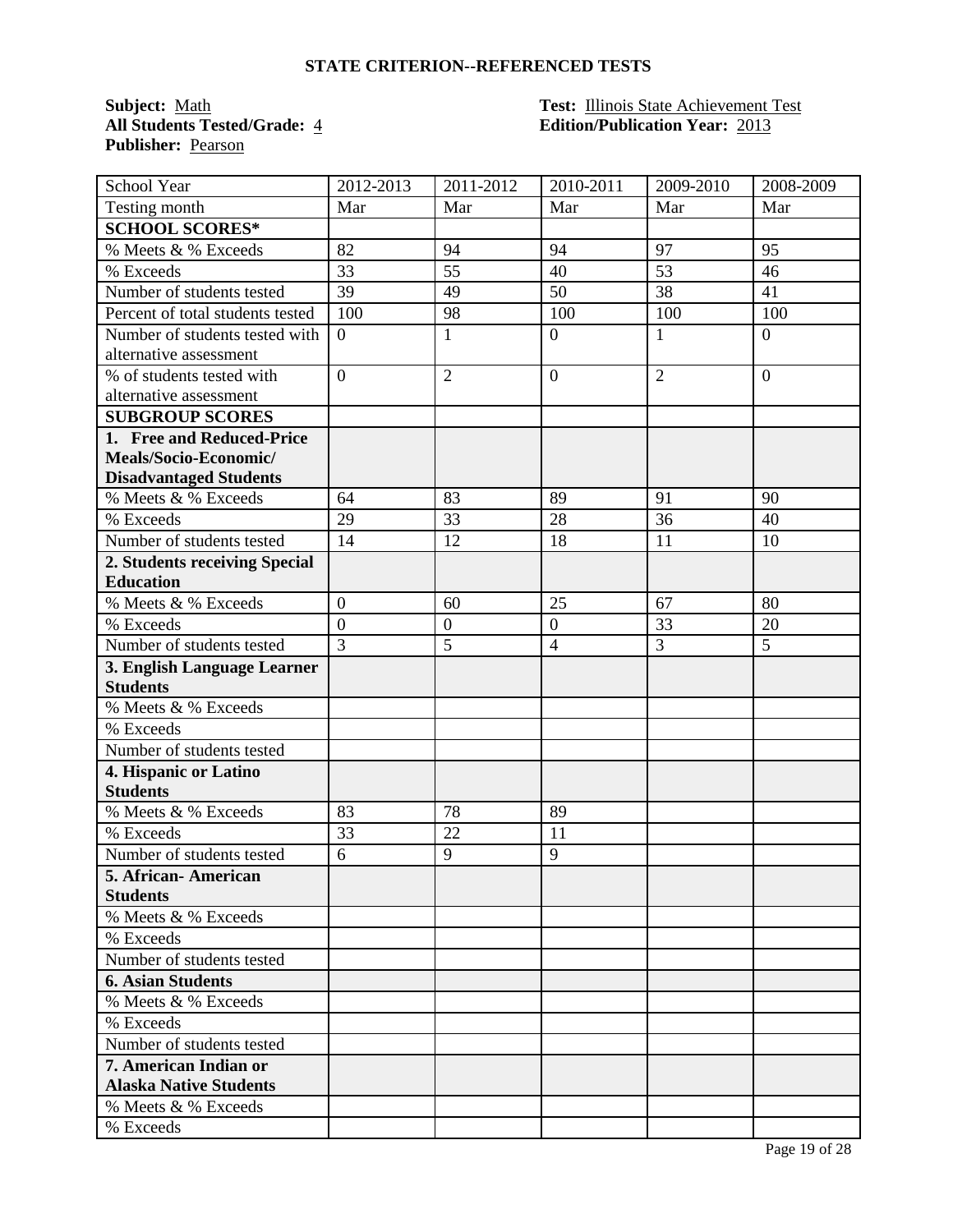| Number of students tested        |    |    |    |     |    |
|----------------------------------|----|----|----|-----|----|
| 8. Native Hawaiian or other      |    |    |    |     |    |
| <b>Pacific Islander Students</b> |    |    |    |     |    |
| % Meets & % Exceeds              |    |    |    |     |    |
| % Exceeds                        |    |    |    |     |    |
| Number of students tested        |    |    |    |     |    |
| 9. White Students                |    |    |    |     |    |
| % Meets & % Exceeds              | 88 | 97 | 97 | 100 | 94 |
| % Exceeds                        | 31 | 66 | 55 | 60  | 45 |
| Number of students tested        | 26 | 38 | 33 | 25  | 33 |
| 10. Two or More Races            |    |    |    |     |    |
| identified Students              |    |    |    |     |    |
| % Meets & % Exceeds              |    |    |    |     |    |
| % Exceeds                        |    |    |    |     |    |
| Number of students tested        |    |    |    |     |    |
| 11. Other 1: Other 1             |    |    |    |     |    |
| % Meets & % Exceeds              |    |    |    |     |    |
| % Exceeds                        |    |    |    |     |    |
| Number of students tested        |    |    |    |     |    |
| 12. Other 2: Other 2             |    |    |    |     |    |
| % Meets & % Exceeds              |    |    |    |     |    |
| % Exceeds                        |    |    |    |     |    |
| Number of students tested        |    |    |    |     |    |
| 13. Other 3: Other 3             |    |    |    |     |    |
| % Meets & % Exceeds              |    |    |    |     |    |
| % Exceeds                        |    |    |    |     |    |
| Number of students tested        |    |    |    |     |    |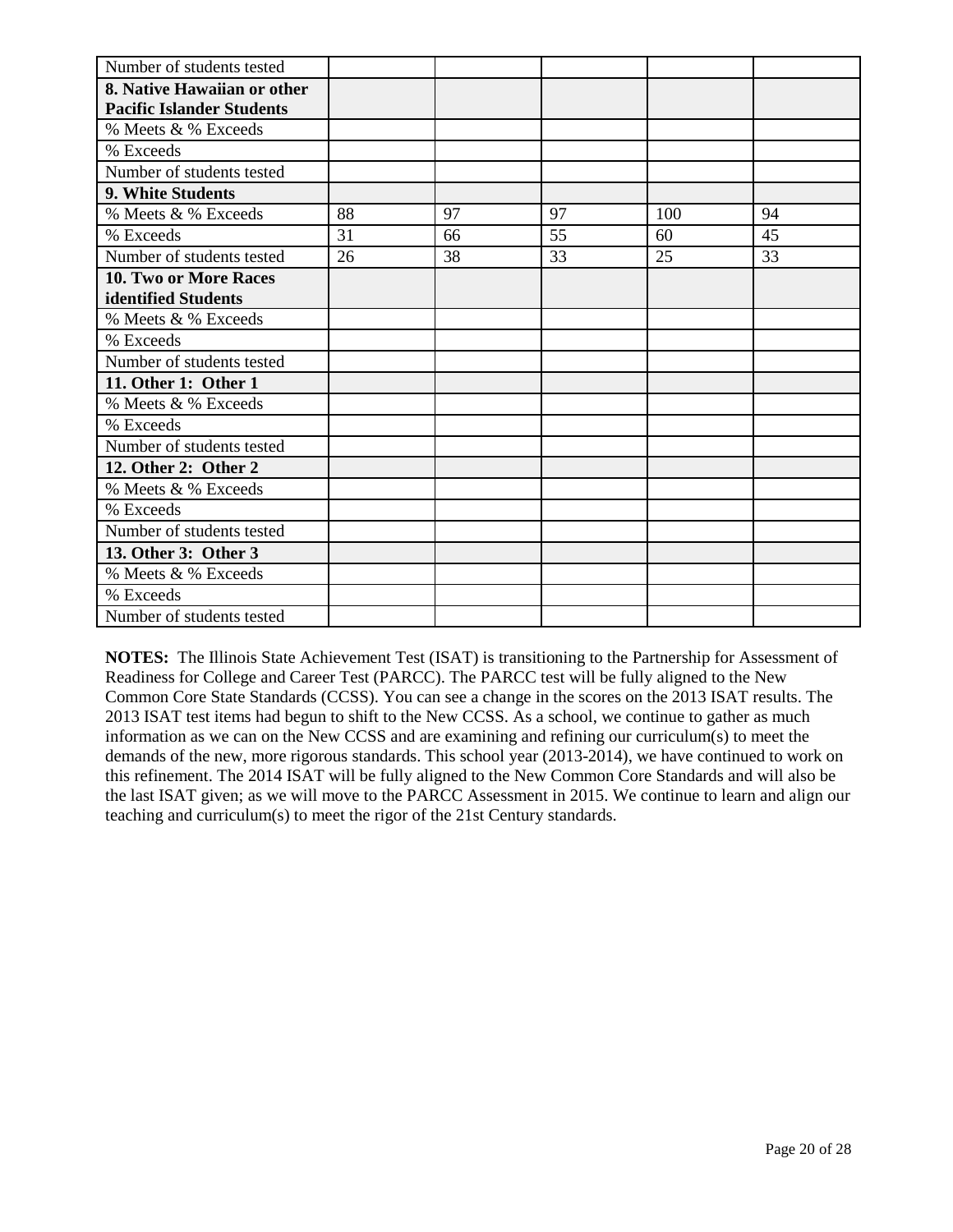**Publisher:** Pearson

#### **Subject:** Math **Test: Test: Illinois State Achievement Test All Students Tested/Grade:** 5 **Edition/Publication Year:** 2013

| School Year                      | 2012-2013      | $\overline{2011}$ -2012 | 2010-2011        | 2009-2010      | 2008-2009      |
|----------------------------------|----------------|-------------------------|------------------|----------------|----------------|
| Testing month                    | Mar            | Mar                     | Mar              | Mar            | Mar            |
| <b>SCHOOL SCORES*</b>            |                |                         |                  |                |                |
| % Meets & % Exceeds              | 75             | 90                      | 92               | 86             | 96             |
| % Exceeds                        | 22             | 18                      | 24               | 26             | 13             |
| Number of students tested        | 51             | 51                      | 37               | 43             | 46             |
| Percent of total students tested | 100            | 98                      | 100              | 100            | 100            |
| Number of students tested with   | $\overline{0}$ | $\mathbf{1}$            | 1                | 1              | $\mathbf{1}$   |
| alternative assessment           |                |                         |                  |                |                |
| % of students tested with        | $\overline{0}$ | $\overline{2}$          | $\overline{2}$   | $\overline{2}$ | $\overline{2}$ |
| alternative assessment           |                |                         |                  |                |                |
| <b>SUBGROUP SCORES</b>           |                |                         |                  |                |                |
| 1. Free and Reduced-Price        |                |                         |                  |                |                |
| Meals/Socio-Economic/            |                |                         |                  |                |                |
| <b>Disadvantaged Students</b>    |                |                         |                  |                |                |
| % Meets & % Exceeds              | 53             | 83                      | 73               | 75             | 78             |
| % Exceeds                        | 18             | 6                       | 9                | 8              | $\overline{0}$ |
| Number of students tested        | 17             | 18                      | 11               | 12             | 9              |
| 2. Students receiving Special    |                |                         |                  |                |                |
| <b>Education</b>                 |                |                         |                  |                |                |
| % Meets & % Exceeds              | $\overline{0}$ | $\boldsymbol{0}$        | 33               | 25             | 78             |
| % Exceeds                        | $\overline{0}$ | $\boldsymbol{0}$        | $\boldsymbol{0}$ | 25             | $\overline{0}$ |
| Number of students tested        | $\overline{5}$ | 5                       | 3                | $\overline{4}$ | 9              |
| 3. English Language Learner      |                |                         |                  |                |                |
| <b>Students</b>                  |                |                         |                  |                |                |
| % Meets & % Exceeds              |                |                         |                  |                |                |
| % Exceeds                        |                |                         |                  |                |                |
| Number of students tested        |                |                         |                  |                |                |
| 4. Hispanic or Latino            |                |                         |                  |                |                |
| <b>Students</b>                  |                |                         |                  |                |                |
| % Meets & % Exceeds              | 63             | 89                      | 88               |                |                |
| % Exceeds                        | 13             | $\boldsymbol{0}$        | 13               |                |                |
| Number of students tested        | 8              | 9                       | 8                |                |                |
| 5. African- American             |                |                         |                  |                |                |
| <b>Students</b>                  |                |                         |                  |                |                |
| % Meets & % Exceeds              |                |                         |                  |                |                |
| % Exceeds                        |                |                         |                  |                |                |
| Number of students tested        |                |                         |                  |                |                |
| <b>6. Asian Students</b>         |                |                         |                  |                |                |
| % Meets & % Exceeds              |                |                         |                  |                |                |
| % Exceeds                        |                |                         |                  |                |                |
| Number of students tested        |                |                         |                  |                |                |
| 7. American Indian or            |                |                         |                  |                |                |
| <b>Alaska Native Students</b>    |                |                         |                  |                |                |
| % Meets & % Exceeds              |                |                         |                  |                |                |
| % Exceeds                        |                |                         |                  |                |                |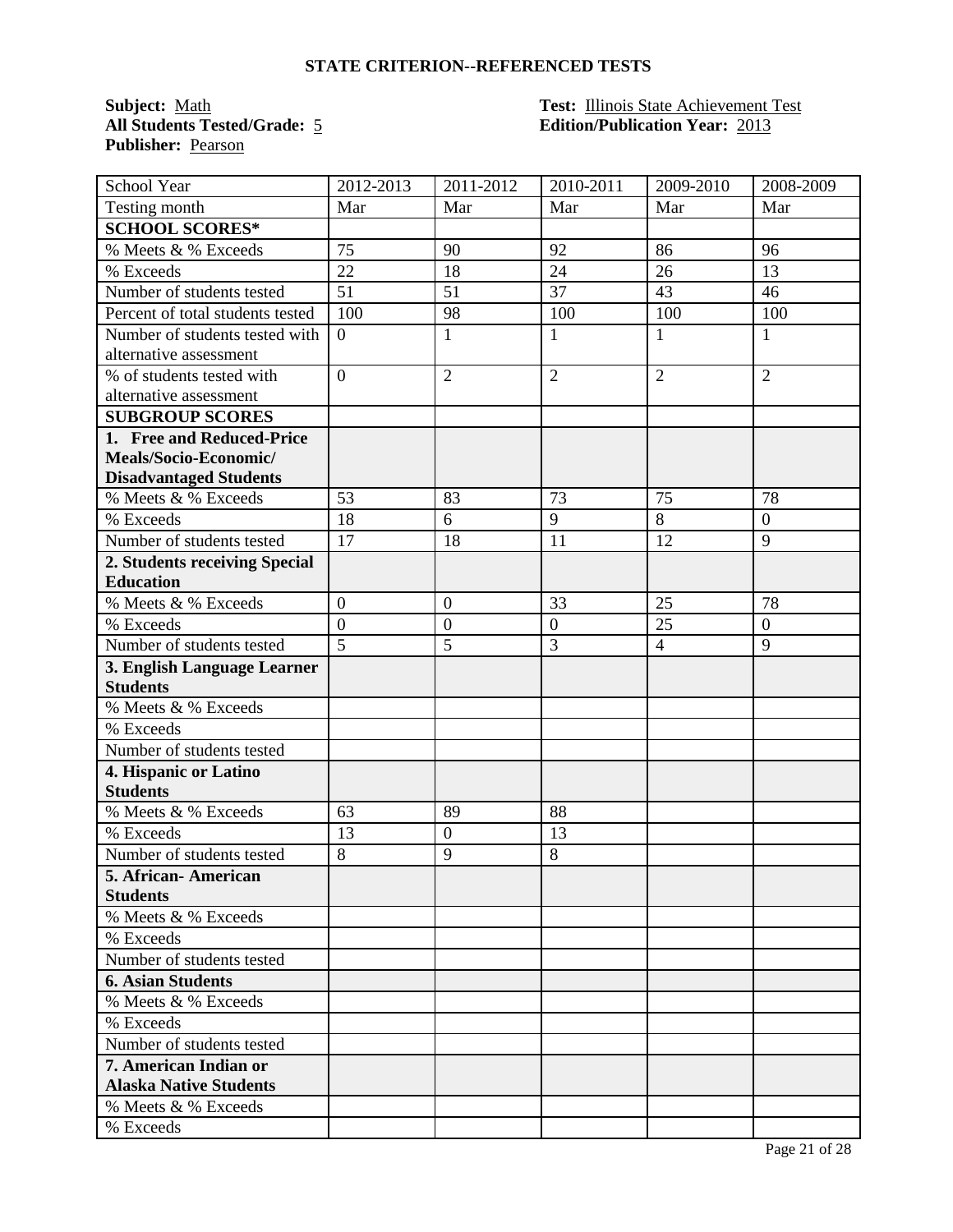| Number of students tested        |    |    |    |    |     |
|----------------------------------|----|----|----|----|-----|
| 8. Native Hawaiian or other      |    |    |    |    |     |
| <b>Pacific Islander Students</b> |    |    |    |    |     |
| % Meets & % Exceeds              |    |    |    |    |     |
| % Exceeds                        |    |    |    |    |     |
| Number of students tested        |    |    |    |    |     |
| 9. White Students                |    |    |    |    |     |
| % Meets & % Exceeds              | 82 | 91 | 96 | 91 | 100 |
| % Exceeds                        | 23 | 23 | 30 | 21 | 17  |
| Number of students tested        | 39 | 35 | 23 | 33 | 36  |
| 10. Two or More Races            |    |    |    |    |     |
| identified Students              |    |    |    |    |     |
| % Meets & % Exceeds              |    |    |    |    |     |
| % Exceeds                        |    |    |    |    |     |
| Number of students tested        |    |    |    |    |     |
| 11. Other 1: Other 1             |    |    |    |    |     |
| % Meets & % Exceeds              |    |    |    |    |     |
| % Exceeds                        |    |    |    |    |     |
| Number of students tested        |    |    |    |    |     |
| 12. Other 2: Other 2             |    |    |    |    |     |
| % Meets & % Exceeds              |    |    |    |    |     |
| % Exceeds                        |    |    |    |    |     |
| Number of students tested        |    |    |    |    |     |
| 13. Other 3: Other 3             |    |    |    |    |     |
| % Meets & % Exceeds              |    |    |    |    |     |
| % Exceeds                        |    |    |    |    |     |
| Number of students tested        |    |    |    |    |     |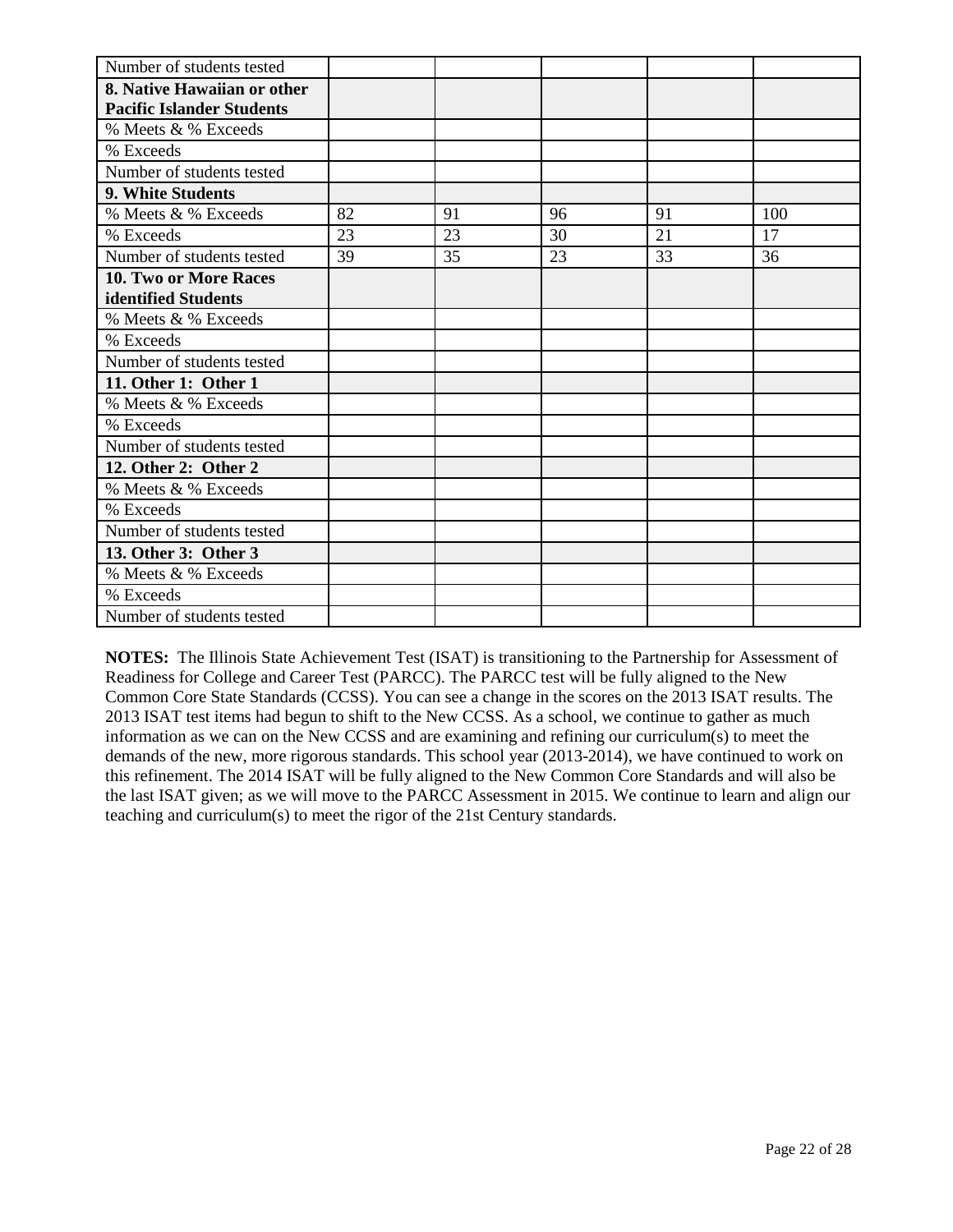**Publisher:** Pearson

#### **Subject:** Reading/ELA **Test:** Illinois State Achievement Test **All Students Tested/Grade:** 3 **Edition/Publication Year:** 2013

| School Year                      | 2012-2013        | 2011-2012        | 2010-2011        | 2009-2010      | 2008-2009      |
|----------------------------------|------------------|------------------|------------------|----------------|----------------|
| Testing month                    | Mar              | Mar              | Mar              | Mar            | Mar            |
| <b>SCHOOL SCORES*</b>            |                  |                  |                  |                |                |
| % Meets & % Exceeds              | 88               | 91               | 85               | 91             | 97             |
| % Exceeds                        | 37               | 69               | 61               | 45             | 69             |
| Number of students tested        | 41               | 32               | 46               | 47             | 32             |
| Percent of total students tested | 98               | 100              | 98               | 98             | 86             |
| Number of students tested with   | $\mathbf{1}$     | $\boldsymbol{0}$ | $\mathbf{1}$     | $\overline{0}$ | $\overline{0}$ |
| alternative assessment           |                  |                  |                  |                |                |
| % of students tested with        | $\overline{2}$   | $\mathbf{0}$     | $\overline{2}$   | $\overline{0}$ | $\overline{0}$ |
| alternative assessment           |                  |                  |                  |                |                |
| <b>SUBGROUP SCORES</b>           |                  |                  |                  |                |                |
| 1. Free and Reduced-Price        |                  |                  |                  |                |                |
| Meals/Socio-Economic/            |                  |                  |                  |                |                |
| <b>Disadvantaged Students</b>    |                  |                  |                  |                |                |
| % Meets & % Exceeds              | 75               | 89               | 56               | 88             | 75             |
| % Exceeds                        | 25               | 56               | 33               | 35             | 75             |
| Number of students tested        | 16               | 9                | 9                | 17             | $\overline{4}$ |
| 2. Students receiving Special    |                  |                  |                  |                |                |
| <b>Education</b>                 |                  |                  |                  |                |                |
| % Meets & % Exceeds              | 71               | 50               | 33               | 40             | 50             |
| % Exceeds                        | 14               | $\boldsymbol{0}$ | $\boldsymbol{0}$ | $\overline{0}$ | $\overline{0}$ |
| Number of students tested        | $\overline{7}$   | $\overline{2}$   | 3                | 5              | $\overline{2}$ |
| 3. English Language Learner      |                  |                  |                  |                |                |
| <b>Students</b>                  |                  |                  |                  |                |                |
| % Meets & % Exceeds              |                  |                  |                  |                |                |
| % Exceeds                        |                  |                  |                  |                |                |
| Number of students tested        |                  |                  |                  |                |                |
| 4. Hispanic or Latino            |                  |                  |                  |                |                |
| <b>Students</b>                  |                  |                  |                  |                |                |
| % Meets & % Exceeds              | $\boldsymbol{0}$ | 100              | 67               |                |                |
| % Exceeds                        | $\overline{0}$   | 40               | 33               |                |                |
| Number of students tested        | $\mathbf{1}$     | 5                | 6                |                |                |
| 5. African- American             |                  |                  |                  |                |                |
| <b>Students</b>                  |                  |                  |                  |                |                |
| % Meets & % Exceeds              |                  |                  |                  |                |                |
| % Exceeds                        |                  |                  |                  |                |                |
| Number of students tested        |                  |                  |                  |                |                |
| <b>6. Asian Students</b>         |                  |                  |                  |                |                |
| % Meets & % Exceeds              |                  |                  |                  |                |                |
| % Exceeds                        |                  |                  |                  |                |                |
| Number of students tested        |                  |                  |                  |                |                |
| 7. American Indian or            |                  |                  |                  |                |                |
| <b>Alaska Native Students</b>    |                  |                  |                  |                |                |
| % Meets & % Exceeds              |                  |                  |                  |                |                |
| % Exceeds                        |                  |                  |                  |                |                |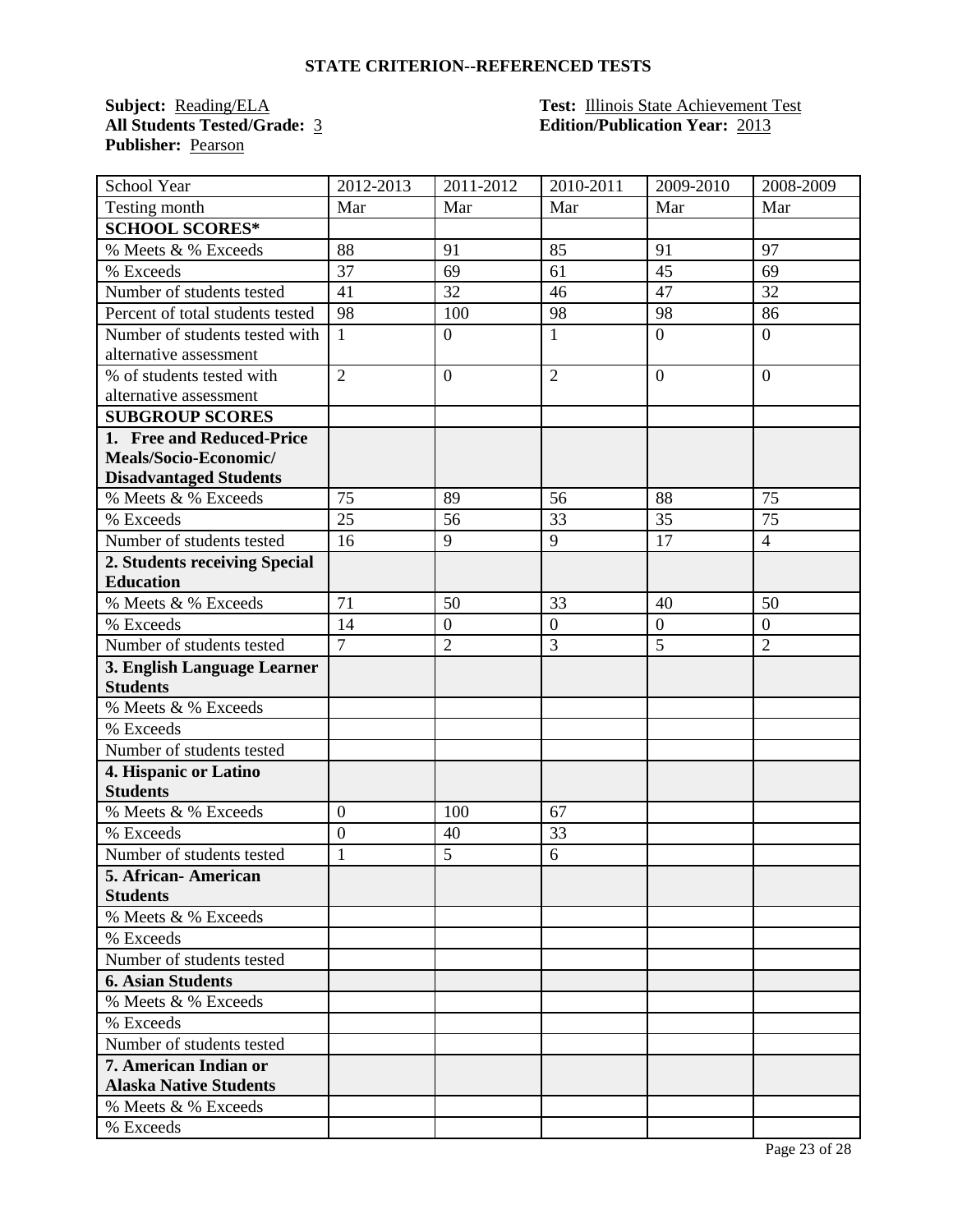| Number of students tested        |    |    |    |    |     |
|----------------------------------|----|----|----|----|-----|
| 8. Native Hawaiian or other      |    |    |    |    |     |
| <b>Pacific Islander Students</b> |    |    |    |    |     |
| % Meets & % Exceeds              |    |    |    |    |     |
| % Exceeds                        |    |    |    |    |     |
| Number of students tested        |    |    |    |    |     |
| 9. White Students                |    |    |    |    |     |
| % Meets & % Exceeds              | 94 | 85 | 87 | 94 | 100 |
| % Exceeds                        | 38 | 75 | 66 | 53 | 67  |
| Number of students tested        | 32 | 20 | 38 | 36 | 24  |
| 10. Two or More Races            |    |    |    |    |     |
| identified Students              |    |    |    |    |     |
| % Meets & % Exceeds              |    |    |    |    |     |
| % Exceeds                        |    |    |    |    |     |
| Number of students tested        |    |    |    |    |     |
| 11. Other 1: Other 1             |    |    |    |    |     |
| % Meets & % Exceeds              |    |    |    |    |     |
| % Exceeds                        |    |    |    |    |     |
| Number of students tested        |    |    |    |    |     |
| 12. Other 2: Other 2             |    |    |    |    |     |
| % Meets & % Exceeds              |    |    |    |    |     |
| % Exceeds                        |    |    |    |    |     |
| Number of students tested        |    |    |    |    |     |
| 13. Other 3: Other 3             |    |    |    |    |     |
| % Meets & % Exceeds              |    |    |    |    |     |
| % Exceeds                        |    |    |    |    |     |
| Number of students tested        |    |    |    |    |     |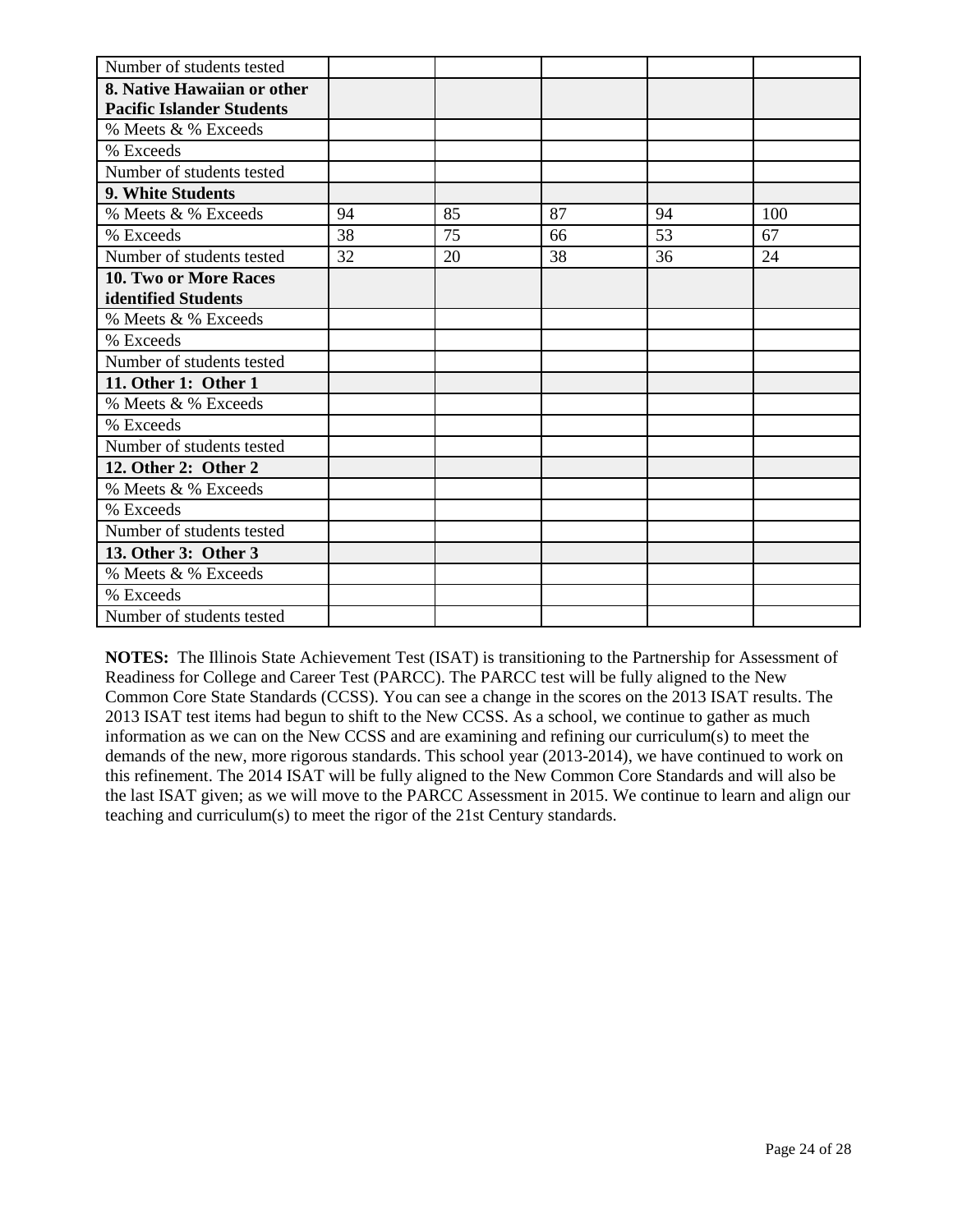**Publisher:** Pearson

#### **Subject:** Reading/ELA **Test:** Illinois State Achievement Test **All Students Tested/Grade:** 4 **Edition/Publication Year:** 2013

| <b>School Year</b>               | 2012-2013        | 2011-2012        | 2010-2011        | 2009-2010      | 2008-2009      |
|----------------------------------|------------------|------------------|------------------|----------------|----------------|
| Testing month                    | Mar              | Mar              | Mar              | Mar            | Mar            |
| <b>SCHOOL SCORES*</b>            |                  |                  |                  |                |                |
| % Meets & % Exceeds              | 82               | 84               | 92               | 87             | 93             |
| % Exceeds                        | 26               | 53               | 30               | 61             | 54             |
| Number of students tested        | 39               | 49               | 50               | 38             | 41             |
| Percent of total students tested | 100              | 98               | 100              | 100            | 100            |
| Number of students tested with   | $\boldsymbol{0}$ | $\mathbf{1}$     | $\boldsymbol{0}$ | $\mathbf{1}$   | $\overline{0}$ |
| alternative assessment           |                  |                  |                  |                |                |
| % of students tested with        | $\overline{0}$   | $\overline{2}$   | $\overline{0}$   | $\overline{2}$ | $\overline{0}$ |
| alternative assessment           |                  |                  |                  |                |                |
| <b>SUBGROUP SCORES</b>           |                  |                  |                  |                |                |
| 1. Free and Reduced-Price        |                  |                  |                  |                |                |
| Meals/Socio-Economic/            |                  |                  |                  |                |                |
| <b>Disadvantaged Students</b>    |                  |                  |                  |                |                |
| % Meets & % Exceeds              | 71               | 75               | 89               | 64             | 90             |
| % Exceeds                        | $\overline{7}$   | 25               | 17               | 45             | 20             |
| Number of students tested        | 14               | 12               | 18               | 11             | 10             |
| 2. Students receiving Special    |                  |                  |                  |                |                |
| <b>Education</b>                 |                  |                  |                  |                |                |
| % Meets & % Exceeds              | 33               | $\boldsymbol{0}$ | 25               | 67             | 80             |
| % Exceeds                        | $\overline{0}$   | $\boldsymbol{0}$ | $\boldsymbol{0}$ | 33             | 60             |
| Number of students tested        | $\overline{3}$   | $\overline{5}$   | $\overline{4}$   | $\overline{3}$ | 5              |
| 3. English Language Learner      |                  |                  |                  |                |                |
| <b>Students</b>                  |                  |                  |                  |                |                |
| % Meets & % Exceeds              |                  |                  |                  |                |                |
| % Exceeds                        |                  |                  |                  |                |                |
| Number of students tested        |                  |                  |                  |                |                |
| 4. Hispanic or Latino            |                  |                  |                  |                |                |
| <b>Students</b>                  |                  |                  |                  |                |                |
| % Meets & % Exceeds              | 67               | 67               | 89               |                |                |
| % Exceeds                        | 17               | 22               | 11               |                |                |
| Number of students tested        | 6                | 9                | 9                |                |                |
| 5. African- American             |                  |                  |                  |                |                |
| <b>Students</b>                  |                  |                  |                  |                |                |
| % Meets & % Exceeds              |                  |                  |                  |                |                |
| % Exceeds                        |                  |                  |                  |                |                |
| Number of students tested        |                  |                  |                  |                |                |
| <b>6. Asian Students</b>         |                  |                  |                  |                |                |
| % Meets & % Exceeds              |                  |                  |                  |                |                |
| % Exceeds                        |                  |                  |                  |                |                |
| Number of students tested        |                  |                  |                  |                |                |
| 7. American Indian or            |                  |                  |                  |                |                |
| <b>Alaska Native Students</b>    |                  |                  |                  |                |                |
| % Meets & % Exceeds              |                  |                  |                  |                |                |
| % Exceeds                        |                  |                  |                  |                |                |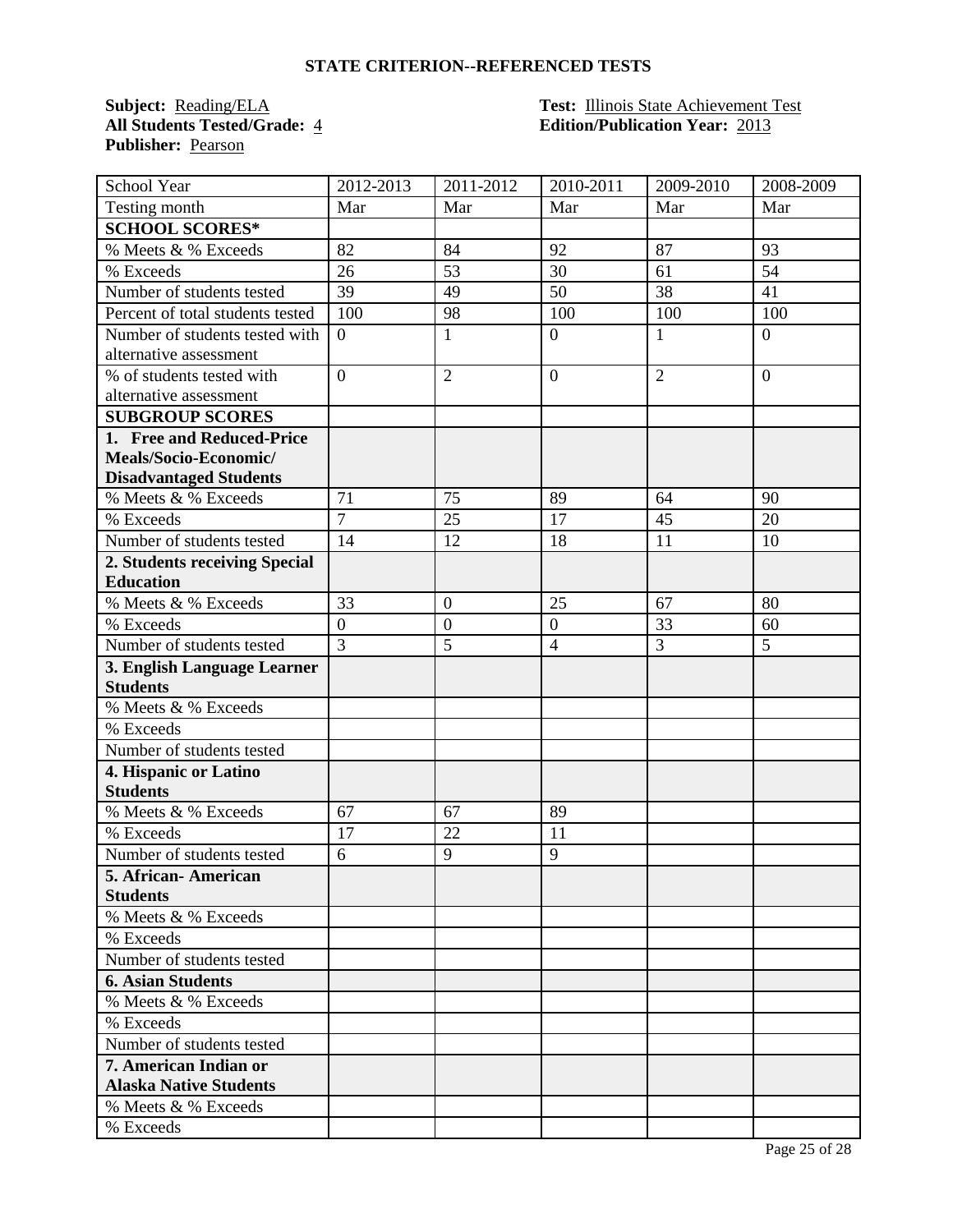| Number of students tested        |    |    |    |    |    |
|----------------------------------|----|----|----|----|----|
| 8. Native Hawaiian or other      |    |    |    |    |    |
| <b>Pacific Islander Students</b> |    |    |    |    |    |
| % Meets & % Exceeds              |    |    |    |    |    |
| % Exceeds                        |    |    |    |    |    |
| Number of students tested        |    |    |    |    |    |
| 9. White Students                |    |    |    |    |    |
| % Meets & % Exceeds              | 88 | 87 | 94 | 96 | 91 |
| % Exceeds                        | 31 | 61 | 39 | 72 | 55 |
| Number of students tested        | 26 | 38 | 33 | 25 | 33 |
| 10. Two or More Races            |    |    |    |    |    |
| identified Students              |    |    |    |    |    |
| % Meets & % Exceeds              |    |    |    |    |    |
| % Exceeds                        |    |    |    |    |    |
| Number of students tested        |    |    |    |    |    |
| 11. Other 1: Other 1             |    |    |    |    |    |
| % Meets & % Exceeds              |    |    |    |    |    |
| % Exceeds                        |    |    |    |    |    |
| Number of students tested        |    |    |    |    |    |
| 12. Other 2: Other 2             |    |    |    |    |    |
| % Meets & % Exceeds              |    |    |    |    |    |
| % Exceeds                        |    |    |    |    |    |
| Number of students tested        |    |    |    |    |    |
| 13. Other 3: Other 3             |    |    |    |    |    |
| % Meets & % Exceeds              |    |    |    |    |    |
| % Exceeds                        |    |    |    |    |    |
| Number of students tested        |    |    |    |    |    |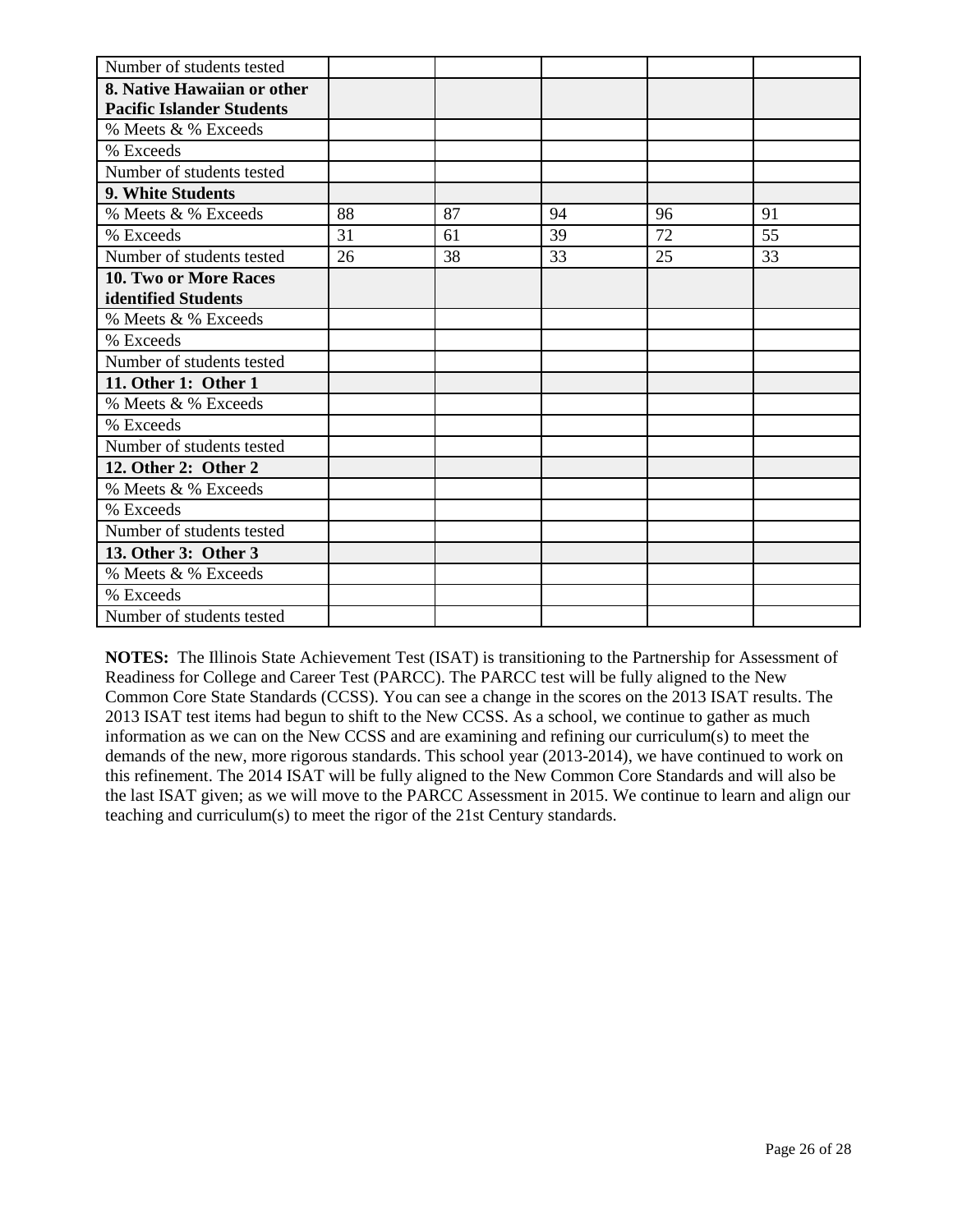**Publisher:** Pearson

#### **Subject:** Reading/ELA **Test:** Illinois State Achievement Test **All Students Tested/Grade:** 5 **Edition/Publication Year:** 2013

| School Year                      | 2012-2013      | $\overline{20}11 - 2012$ | 2010-2011      | 2009-2010      | 2008-2009      |
|----------------------------------|----------------|--------------------------|----------------|----------------|----------------|
| Testing month                    | Mar            | Mar                      | Mar            | Mar            | Mar            |
| <b>SCHOOL SCORES*</b>            |                |                          |                |                |                |
| % Meets & % Exceeds              | 84             | 92                       | 95             | 95             | 91             |
| % Exceeds                        | 27             | 29                       | 41             | 56             | 30             |
| Number of students tested        | 51             | 51                       | 37             | 43             | 46             |
| Percent of total students tested | 100            | 98                       | 100            | 100            | 100            |
| Number of students tested with   | $\overline{0}$ | $\mathbf{1}$             | $\mathbf{1}$   | $\mathbf{1}$   | 1              |
| alternative assessment           |                |                          |                |                |                |
| % of students tested with        | $\overline{0}$ | $\overline{2}$           | $\overline{2}$ | $\overline{2}$ | $\overline{2}$ |
| alternative assessment           |                |                          |                |                |                |
| <b>SUBGROUP SCORES</b>           |                |                          |                |                |                |
| 1. Free and Reduced-Price        |                |                          |                |                |                |
| Meals/Socio-Economic/            |                |                          |                |                |                |
| <b>Disadvantaged Students</b>    |                |                          |                |                |                |
| % Meets & % Exceeds              | 71             | 83                       | 82             | 92             | 78             |
| % Exceeds                        | 12             | 11                       | 18             | 25             | $\overline{0}$ |
| Number of students tested        | 17             | 18                       | 11             | 12             | 9              |
| 2. Students receiving Special    |                |                          |                |                |                |
| <b>Education</b>                 |                |                          |                |                |                |
| % Meets & % Exceeds              | $\overline{0}$ | 40                       | 33             | 50             | 67             |
| % Exceeds                        | $\overline{0}$ | $\boldsymbol{0}$         | 33             | 25             | $\overline{0}$ |
| Number of students tested        | $\overline{5}$ | 5                        | 3              | $\overline{4}$ | 9              |
| 3. English Language Learner      |                |                          |                |                |                |
| <b>Students</b>                  |                |                          |                |                |                |
| % Meets & % Exceeds              |                |                          |                |                |                |
| % Exceeds                        |                |                          |                |                |                |
| Number of students tested        |                |                          |                |                |                |
| 4. Hispanic or Latino            |                |                          |                |                |                |
| <b>Students</b>                  |                |                          |                |                |                |
| % Meets & % Exceeds              | 63             | 89                       | 100            |                |                |
| % Exceeds                        | 13             | $\overline{0}$           | 25             |                |                |
| Number of students tested        | 8              | 9                        | 8              |                |                |
| 5. African- American             |                |                          |                |                |                |
| <b>Students</b>                  |                |                          |                |                |                |
| % Meets & % Exceeds              |                |                          |                |                |                |
| % Exceeds                        |                |                          |                |                |                |
| Number of students tested        |                |                          |                |                |                |
| <b>6. Asian Students</b>         |                |                          |                |                |                |
| % Meets & % Exceeds              |                |                          |                |                |                |
| % Exceeds                        |                |                          |                |                |                |
| Number of students tested        |                |                          |                |                |                |
| 7. American Indian or            |                |                          |                |                |                |
| <b>Alaska Native Students</b>    |                |                          |                |                |                |
| % Meets & % Exceeds              |                |                          |                |                |                |
| % Exceeds                        |                |                          |                |                |                |